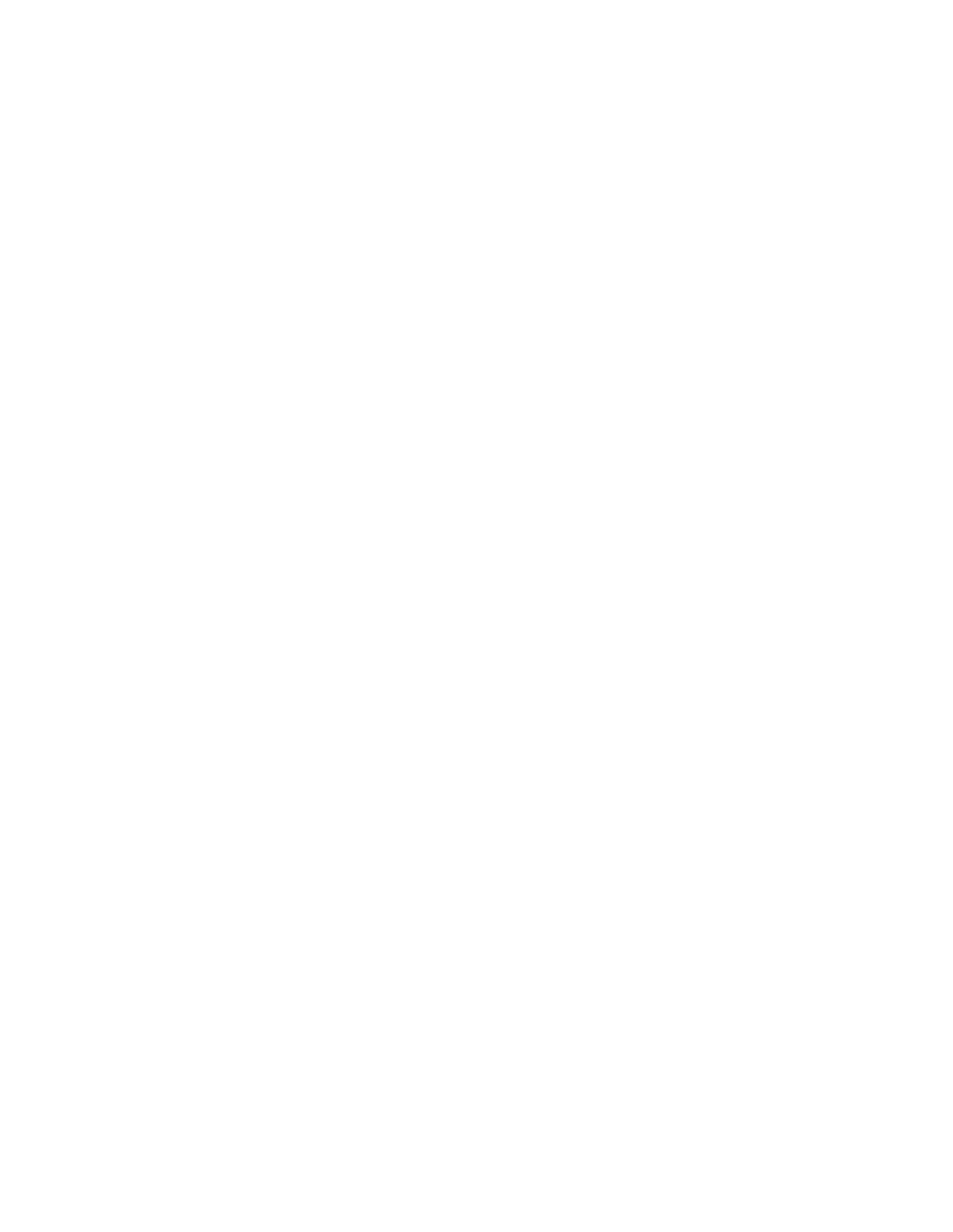# Table of Contents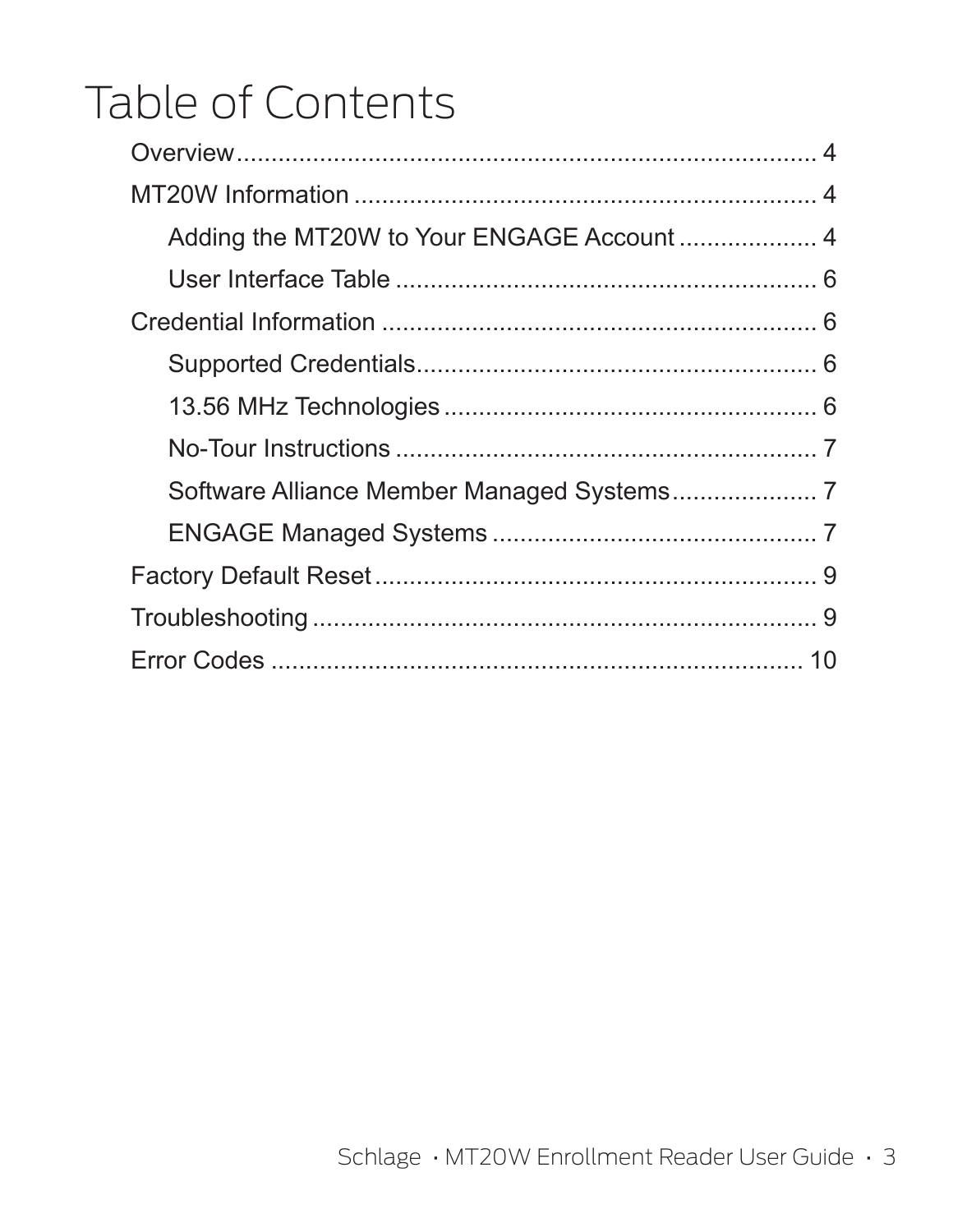#### **Overview**

## Overview

The Schlage™ MT20W multi-technology enrollment reader is designed to simplify the enrollment of smart credentials. The MT20W is powered by a USB cable (via a computer's USB port or a powered USB plug) and utilizes a Wi-Fi connection or USB data share connection, for certain scenarios (e.g., enrolling no-tour credentials). The MT20W is compatible with Schlage smart credentials (MIFARE Classic and MIFARE DESFire EV1), Schlage mobile credentials.

The MT20W supports no-tour (with supported locks) via Schlage MIFARE Classic or MIFARE DESFire EV1 credentials.

The MT20W will only connect via Wi-Fi to 2.4 GHz routers. It is not compatible with 5.0 GHz routers. The router must support data connection speeds of 24Mbps. The router will allow access to portal. allegionengage.com. The MT20W also supports USB data share via a desktop app.

## MT20W Information

## Adding the MT20W to Your ENGAGE Account

In order to use your MT20W enrollment reader with no-tour functionality, you must first add it to your ENGAGE account. The following steps will take you through this process.

- **1** Open up the ENGAGE application and log into your account.
- **2** Click "Devices" at the bottom of the main screen, then click the "+" sign at the top. This will add a new device to your account
- **3** The ENGAGE app will give instructions and guide you through the set-up process.
- **4** The ENGAGE mobile app will now scan for your MT20W device. Once found, it will list the device along with the device serial number. Double-check the serial number listed with the serial number on the label located on the back of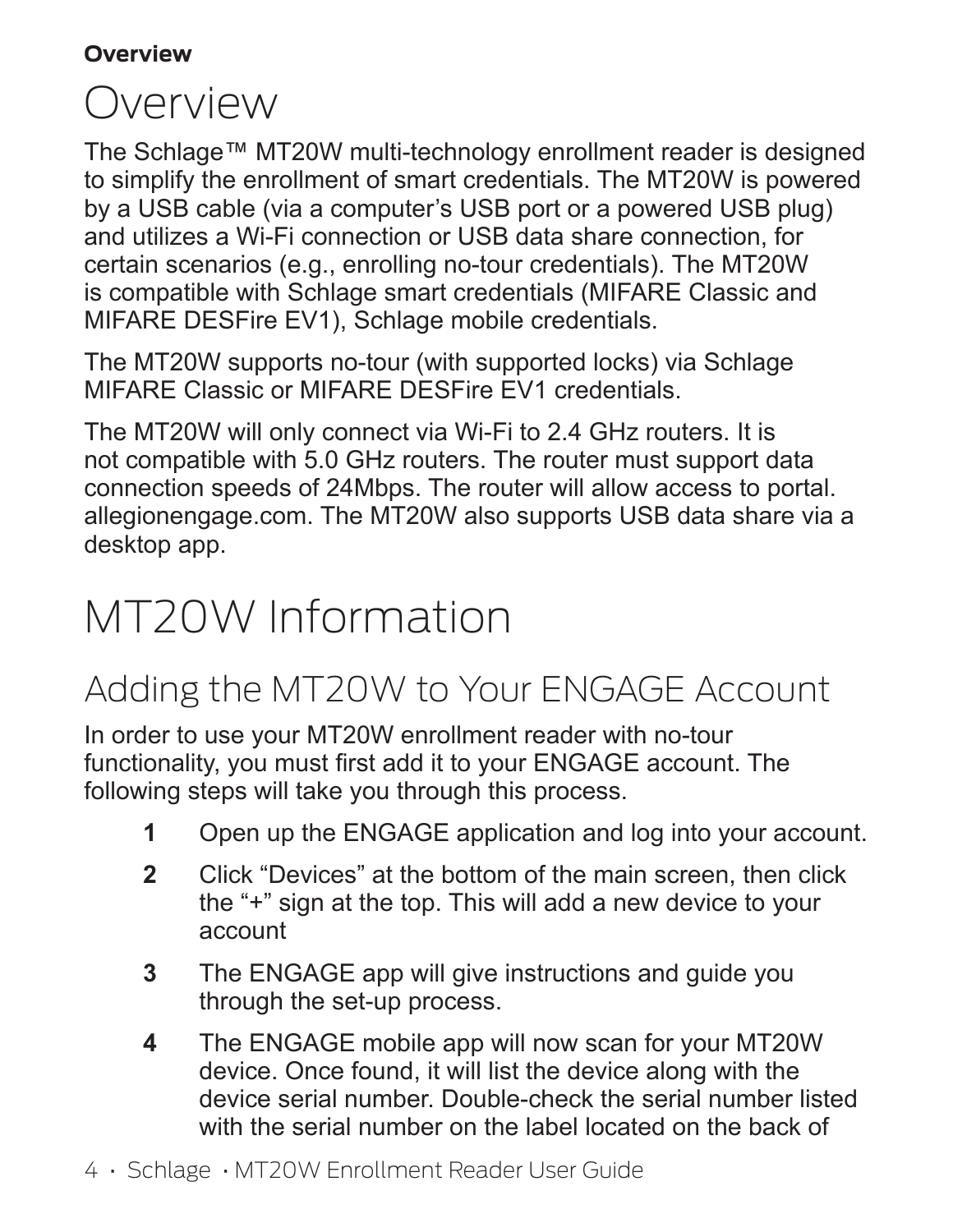#### **MT20W Information**

the MT20W to make sure you are commissioning the right device.

- **5** Follow the commissioning instructions within the ENGAGE mobile app to complete the process.
	- $D$  NOTE: If you are using WiFi, the information concerning the SSID (Wi-Fi network) and password must be entered exactly. Any typos will result in the MT20W not making a successful connection.
	- $D$  NOTE: If you are using USB mode, you must click the link included in the email once USB mode is chosen. The desktop app will share the computer's internet connection.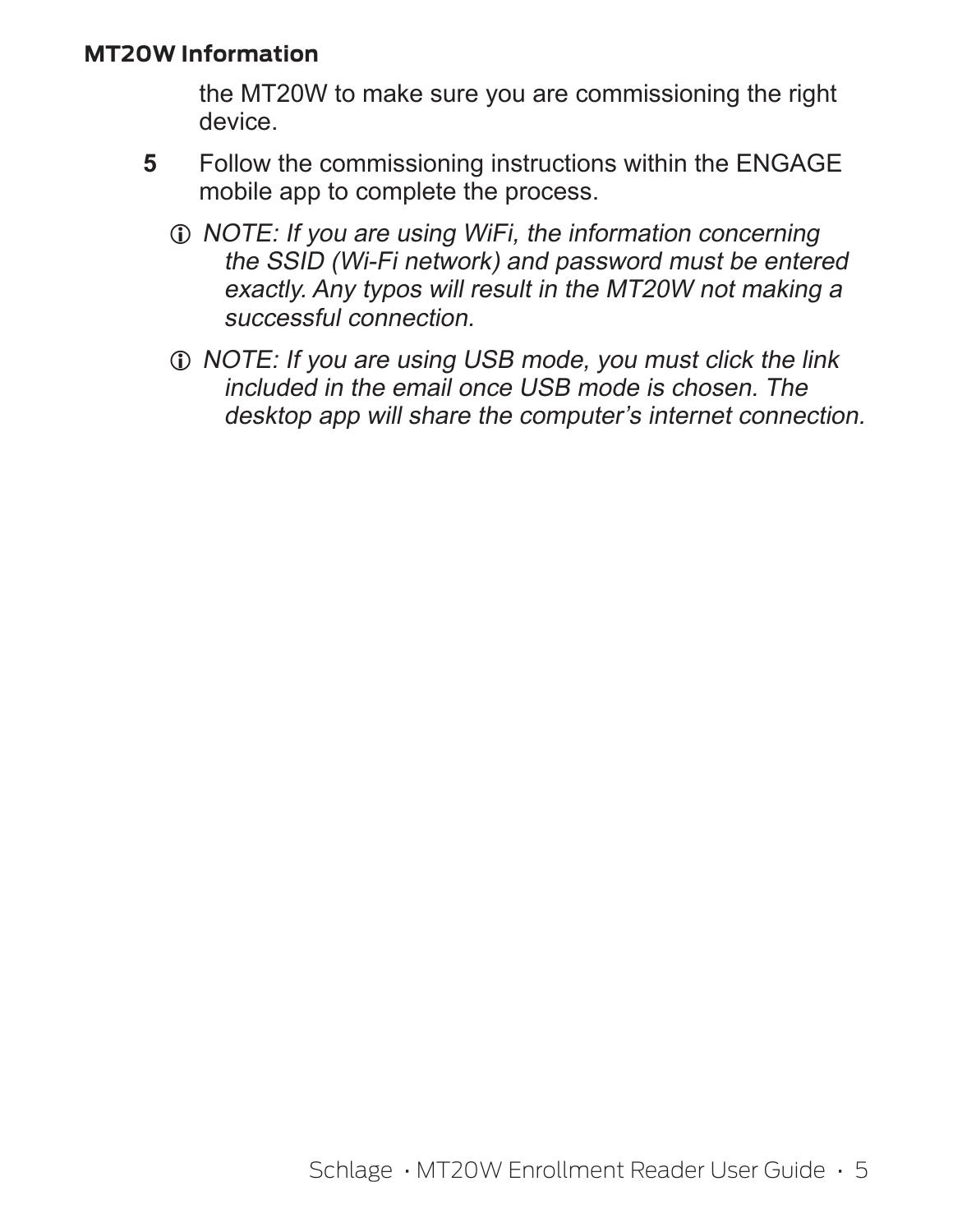#### **Credential Information**

## User Interface Table

The table below provides an overview of the MT20W user interface scenarios.

| Feature                                                     | <b>Actions</b>                        | Lights          | Beeps       |
|-------------------------------------------------------------|---------------------------------------|-----------------|-------------|
| Idle State                                                  | No Wi-Fi connectivity                 | Red solid ON    | <b>None</b> |
|                                                             | Wi-Fi connected/USB<br>data connected | Blue solid ON   | <b>None</b> |
| Bluetooth<br>communication with<br><b>ENGAGE</b> mobile app |                                       | Blue slow flash | <b>None</b> |
| Attempting to<br>connect to Wi-Fi                           |                                       | Blue fast flash | None        |
| System initialization                                       |                                       | 1 short red     | 3 short     |
| <b>Enroll credential</b>                                    | Place credential                      | 1 short green   | 1 short     |
| (no-tour)                                                   | Card stays on reader                  | Green solid ON  |             |
|                                                             | Data written to card                  | 3 short green   | 3 short     |
| Enroll credential<br>(USE)                                  | Credential read                       | 1 short green   | 1 short     |
| Keys Updates via<br><b>Configuration Card</b>               | Load keys                             | 4 short red     | 4 short     |

# Credential Information

## Supported Credentials

The following credentials are supported by the MT20W Enrollment reader:

### **13.56 MHz Technologies**

Schlage MIFARE DESFire EV1, 8000 Series credentials

6 • Schlage • MT20W Enrollment Reader User Guide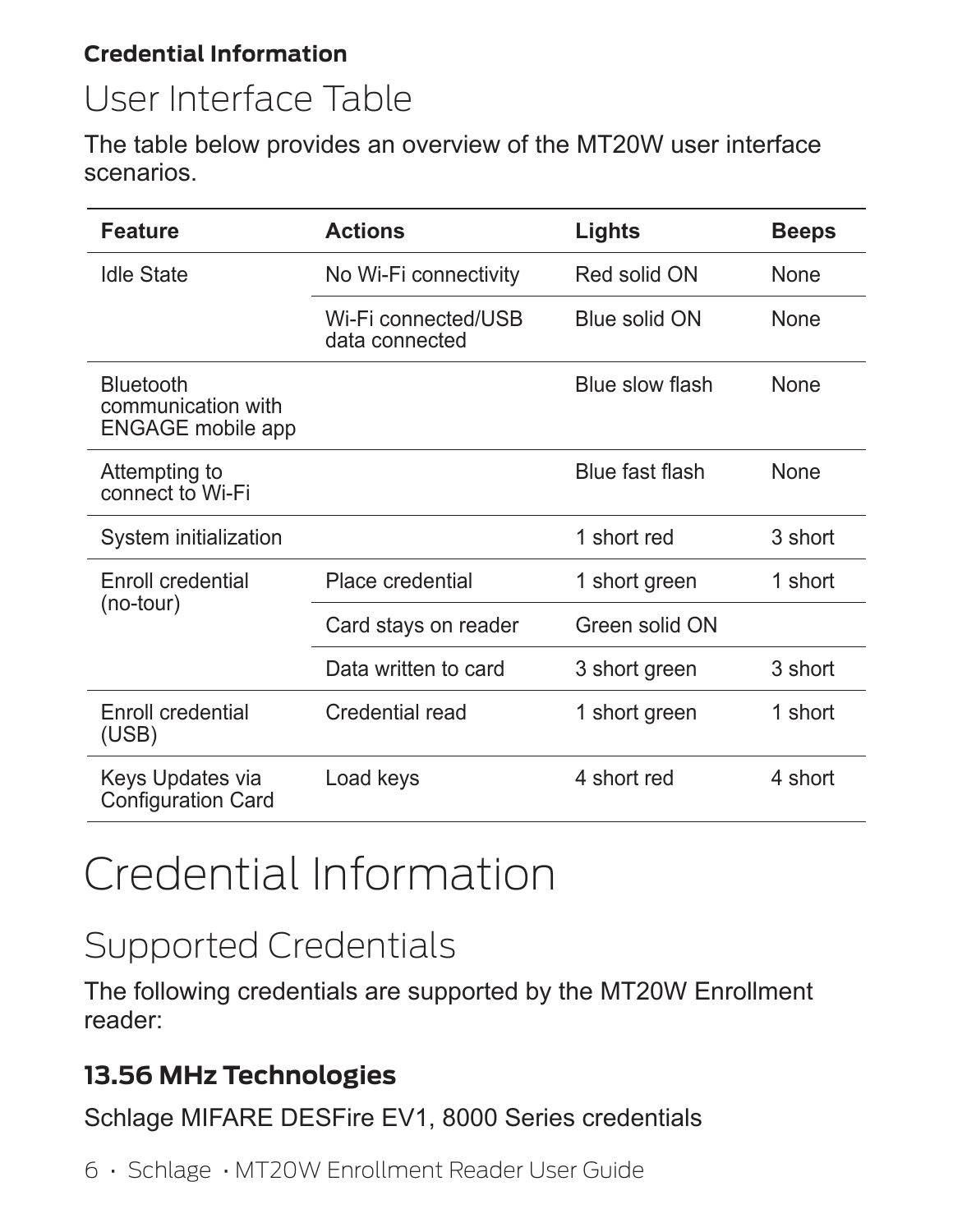#### **Credential Information**

Schlage MIFARE Classic, 9000 Series credentials

 $Q$  Note: The Schlage MIFARE DESFire or MIFARE Classic credential must have at least 1k byte/8k bit of memory to support no tour functionality.

## No-Tour Instructions

## **Software Alliance Member Managed Systems**

For a software alliance member managed electronic access system, please reference their documentation to add no-tour credentials.

## **ENGAGE Managed Systems**

One of the key features of a supported lock is the no-tour function. By using the MT20W Enrollment Reader, smart credentials can be assigned/registered to a user without visiting or gaining immediate access to the lock. The next time the new smart credential is presented to the supported lock, user access to the lock is updated.

- **1** Open the ENGAGE website and log into your account.
- **2** Select the "User" credential and click on "Add Credential."
- **3** Place the credential that needs to be assigned or changed.
- **4** You will hear a short beep confirming that the credential has been scanned. The MT20W reader LED will turn green.
- **5** Remove the credential from the reader.
- **6** You will see that the credential is now available in the existing credential list. The badge ID listed on the credential (after the dash) is displayed in the stock list. Click on "Refresh List" if the credential is not available in the existing credential list.
- **7** Highlight the credential in the existing credential list and click on "Save." The credential will now be in the user's credential list.
- **8** Make access changes as needed within the ENGAGE web application.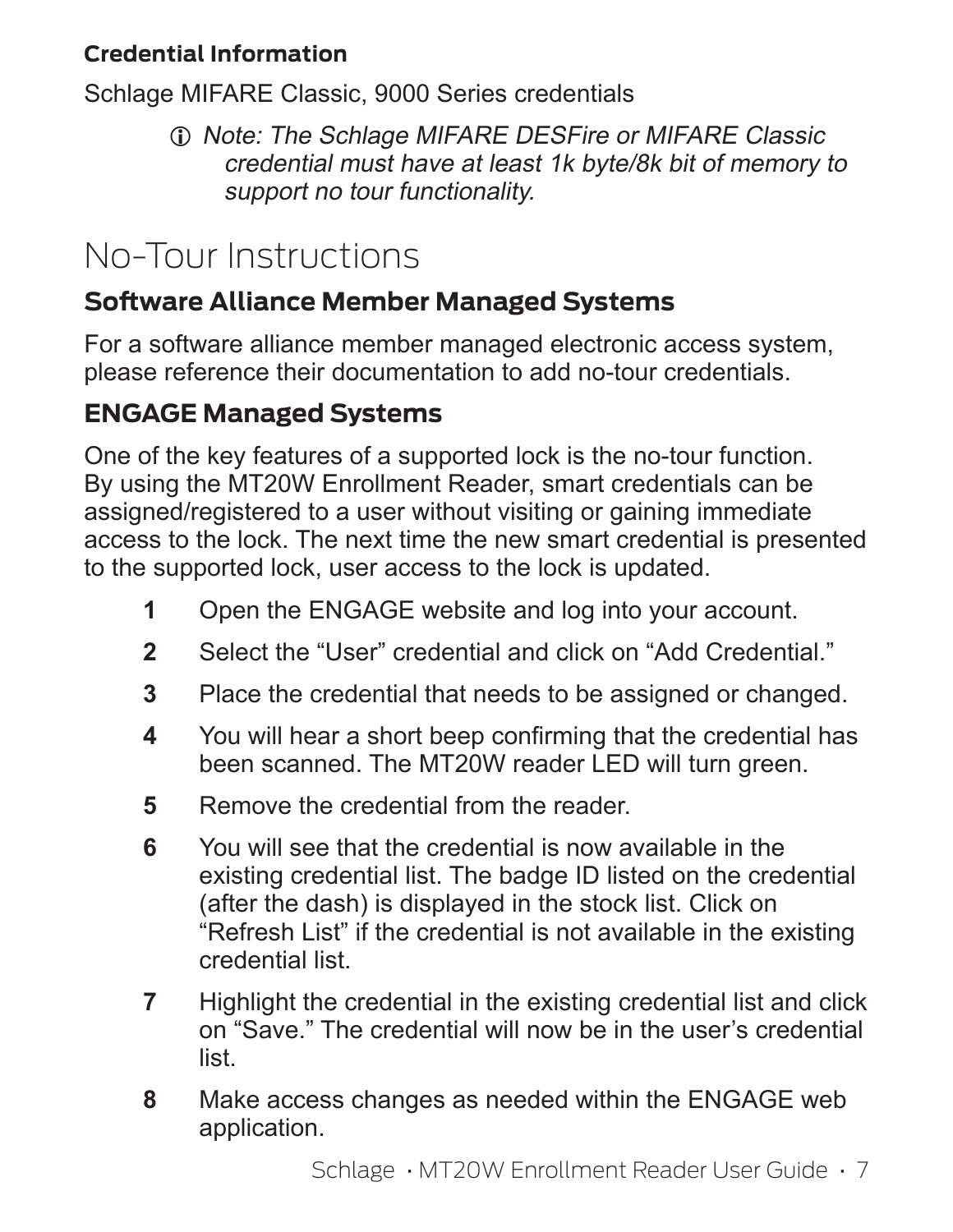#### **Credential Information**

- **9** Click "Update" next to the credential. Follow the on-screen instructions.
- **10** The user may now present the credential to the supported lock or locks to complete the update.

See the ENGAGE user guide for complete instructions.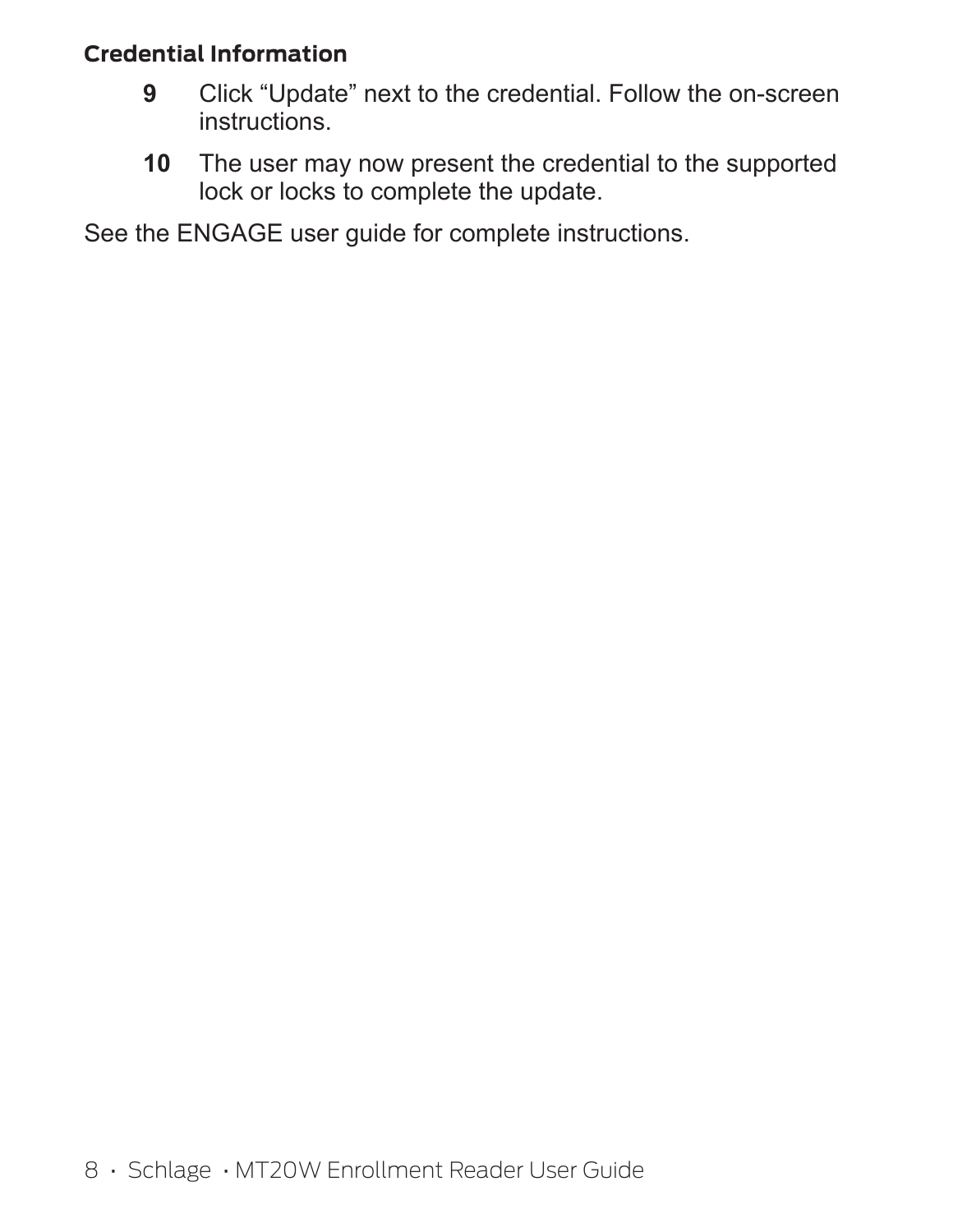# Factory Default Reset

To complete a factory default reset for the MT20W reader, disconnect and reconnect the USB cable. After the reader beeps three times, present a "MT20W Factory Default Reset" card (CE-000-040).

| Problem                                                                         | <b>Possible Cause</b>                                      | Solution                                                                                                                                                                   |
|---------------------------------------------------------------------------------|------------------------------------------------------------|----------------------------------------------------------------------------------------------------------------------------------------------------------------------------|
| No beeps or<br>blinks when<br>presenting a<br>card.                             | Cable not connected<br>to powered USB port.                | Verify the USB cable is connected<br>to a powered USB adapter or a<br>computer's USB port.                                                                                 |
| Fast blue flash<br>followed by solid<br>red inidcator.                          | Wi-Fi not connected.                                       | Verify Wi-Fi settings with ENGAGE<br>mobile app.                                                                                                                           |
|                                                                                 | Wi-Fi access point<br><i>issues</i>                        | Verify you can connect to the<br>access point from another device<br>with the same settings and present<br>the card again. Try moving MT20W<br>closer to the access point. |
| Device deleted from<br>Cannot connect<br>with ENGAGE<br>account.<br>mobile app. |                                                            | Complete a Factory Default Reset.<br>See "Factory Default Reset" on<br>page 9.                                                                                             |
| Three beeps<br>not heard when                                                   | Card removed before<br>data was written                    | Leave card on reader until three<br>beeps are heard.                                                                                                                       |
| writing card<br>data.                                                           | Wi-Fi or USB is not<br>connected.                          | Ensure the indicator is blue. If not,<br>check for Wi-Fi connection issue<br>troubleshooting steps if connected<br>via USB, start the desktop app.                         |
| Solid red                                                                       | The ENGAGE desktop<br>app is not launched or<br>connected. | Launch the ENGAGE desktop app.                                                                                                                                             |
| 2 red flashes to<br>solid red with<br>two short beeps.                          | Failed connection to<br>host server.                       | Check host address within MT20W<br>settings in the ENGAGE™ Mobile<br>application.                                                                                          |

# Troubleshooting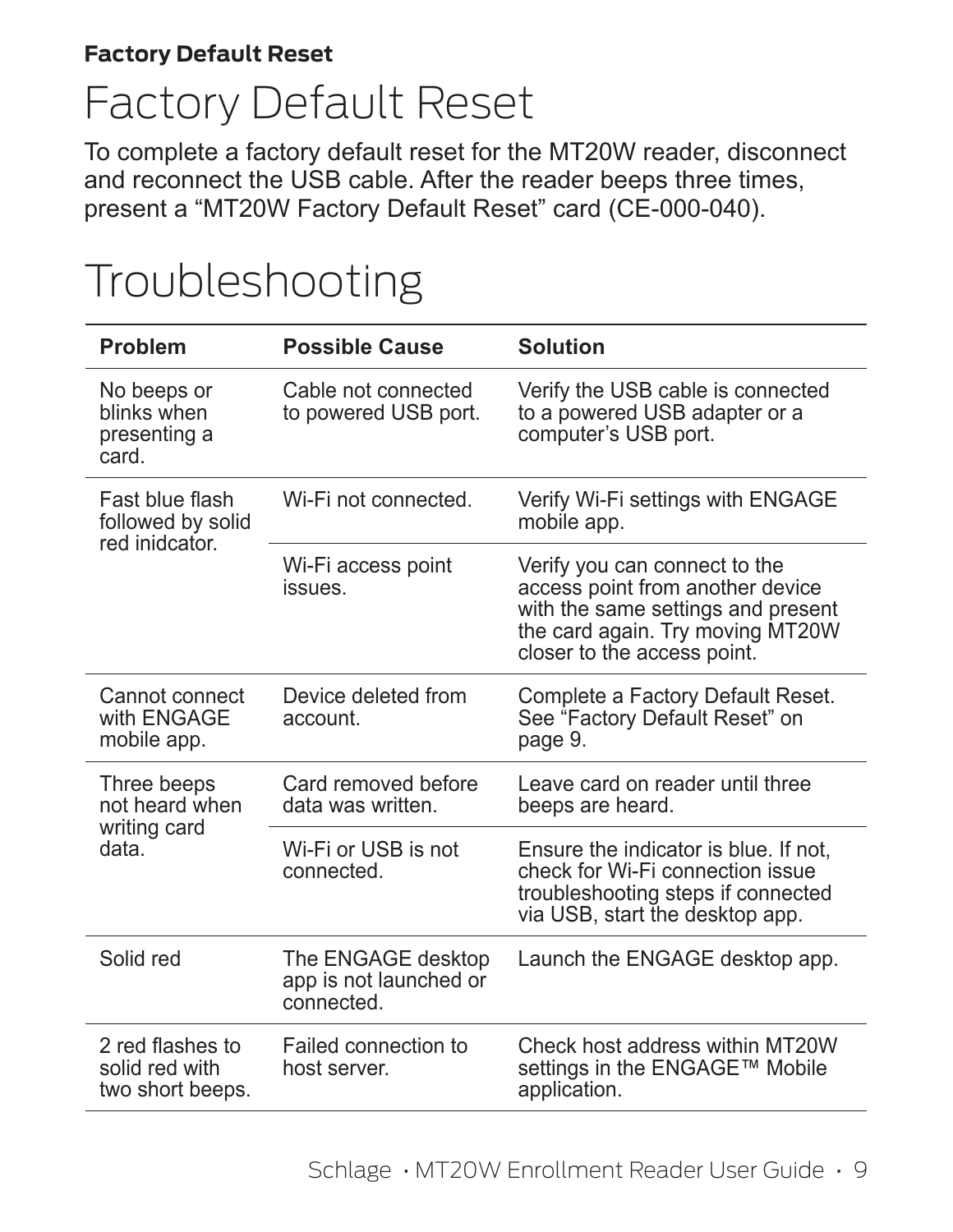#### **Error Codes**

| 1 red flash to  | Failed connection to |
|-----------------|----------------------|
| solid red with  | Wi-Fi.               |
| one short beep. |                      |

Check Wi-Fi network settings within the ENGAGE™ Mobile application.

## Error Codes

| Error<br><b>Number</b> | Error                                                  | <b>Error Display</b>                                                                          | <b>Error Description</b>                                                                                                                                                                                                                                                       |
|------------------------|--------------------------------------------------------|-----------------------------------------------------------------------------------------------|--------------------------------------------------------------------------------------------------------------------------------------------------------------------------------------------------------------------------------------------------------------------------------|
| 401                    | USB not<br>commissioned                                | The device is not<br>commissioned.<br>Please<br>commission the<br>device using<br>mobile app. | This error will occur<br>whenever device not<br>commissioned but tries<br>to operate MT20W. Try<br>switching to Wi-Fi mode hit<br>save then switch back to<br>USB mode hit save. Also<br>make sure you are logged<br>into the correct account both<br>on MAPP and desktop app. |
| 402                    | USB card read<br>failure                               | Read failure<br>Present the card<br>again.                                                    | Generic card read failure like<br>removing card too early.                                                                                                                                                                                                                     |
| 406                    | USB timestamp<br>update failure                        | Update error.<br>Please try again.                                                            | Failure to update last<br>connected time.                                                                                                                                                                                                                                      |
| 407                    | USB HTTP<br>status bad<br>request                      | HTTP bad<br>request. Please<br>try again.                                                     | This will occur if sectors are<br>full on card.                                                                                                                                                                                                                                |
| 409                    | <b>USB HTTP</b><br>status not found                    | URL not found.<br>Please try again.                                                           | URL was not found.                                                                                                                                                                                                                                                             |
| 410                    | <b>USB HTTP</b><br>status credential<br>not associated | Credential not<br>assigned. Assign<br>and try again.                                          | Credential present in the list<br>but not assigned to any lock.<br>Be sure device is updated<br>with most recent firmware.                                                                                                                                                     |
| 415                    | <b>USB</b> invalid<br>no-tour data<br>received         | Invalid no-tour<br>data received.<br>Please try again.                                        | Whenever content length is<br>zero and HTTP response<br>200 received                                                                                                                                                                                                           |
| 416                    | USB no-tour<br>write failure                           | Write fail, Please<br>try again.                                                              | Generic error for no-tour<br>write fail.                                                                                                                                                                                                                                       |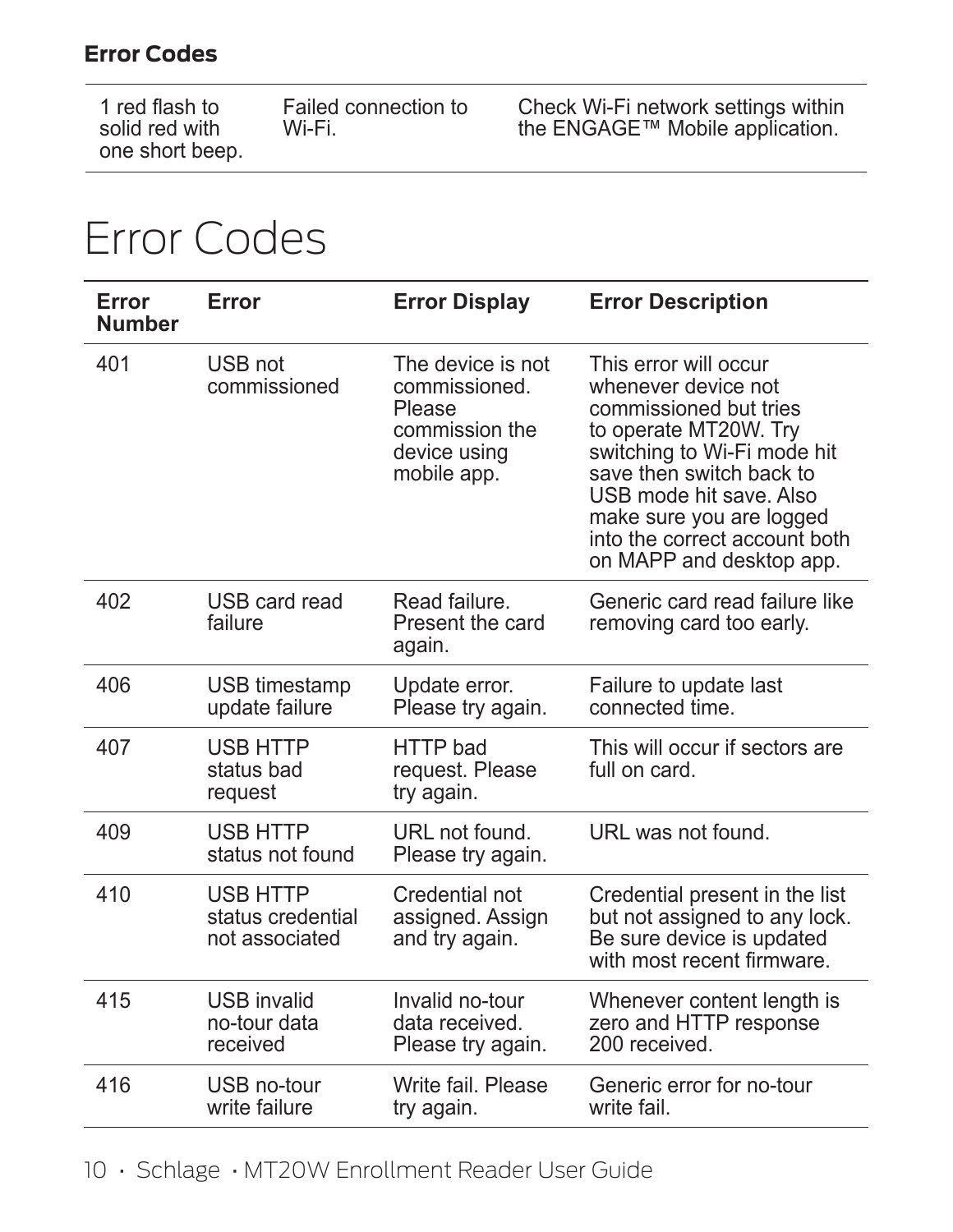#### **Error Codes**

| Error<br><b>Number</b> | Error                                              | <b>Error Display</b>                                                      | <b>Error Description</b>                                                      |
|------------------------|----------------------------------------------------|---------------------------------------------------------------------------|-------------------------------------------------------------------------------|
| 417                    | USB no-<br>tour write<br>authentication<br>failure | Sector<br>authentication<br>failure. Please try<br>again.                 | No-tour sector authentication<br>failure.                                     |
| 418                    | USB no-tour data<br>write failure                  | Sector write<br>failure. Please try<br>again.                             | No-tour sector data write<br>failure.                                         |
| 428                    | No internet<br>connection                          | No internet<br>connection.<br>Please try again.                           | No internet connection.                                                       |
| 429                    | Error occurred                                     | Error occurred.<br>Please restart the<br>app and reconnect<br>the reader. | The card reader is disrupted.<br>Device write failed from the<br>desktop app. |
| 430                    | Invalid data                                       | Invalid data<br>received from the<br>reader. Please try<br>again.         | The JSON data received<br>from the card reader is<br>invalid.                 |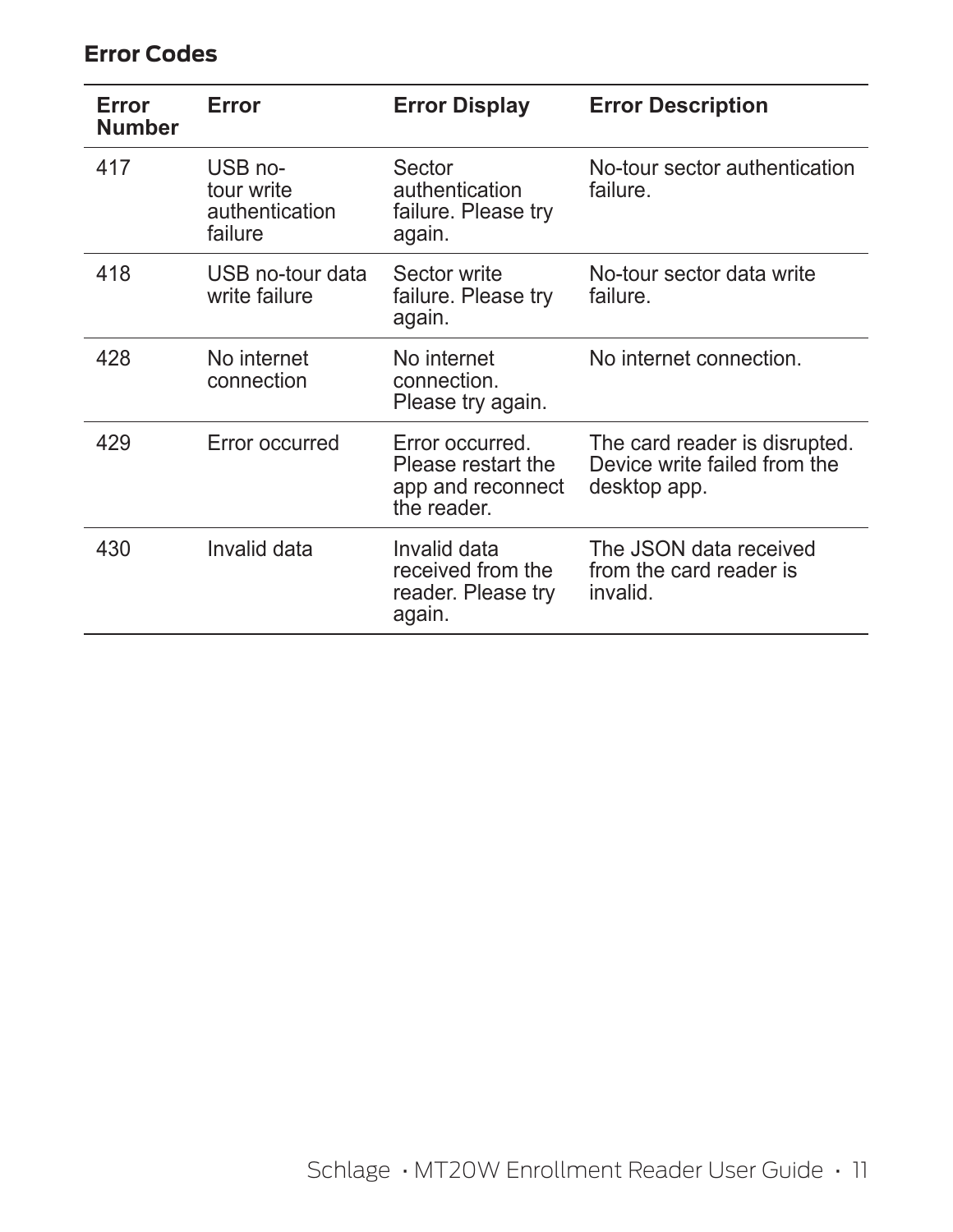This device complies with Part 15 of the FCC Rules. Operation is subject to the following two conditions: (1) this device may not cause harmful interference, and (2) this device must accept any interference received, including interference that may cause undesired operation.

#### **FCC Part 15.21 Statement**

Changes or modifications not expressly approved by the Allegion Corporation to this device could void the user's authority to operate the device.

#### **FCC part 15.105 Statement**

This equipment has been tested and found to comply with the limits for a Class A digital device, pursuant to part 15 of the FCC Rules. These limits are designed to provide reasonable protection against harmful interference when the equipment is operated in a commercial environment. This equipment generates, uses, and can radiate radio frequency energy and, if not installed and used in accordance with the instruction manual, may cause harmful interference to radio communications. Operation of this equipment in a residential area is likely to cause harmful interference in which case the user will be required to correct the interference at his own expense.

#### **Industry Canada Statement**

This device complies with Industry Canada licence-exempt RSS standard(s). Operation is subject to the following two conditions: (1) this device may not cause interference, and (2) this device must accept any interference, including interference that may cause undesired operation of the device.

Le présent appareil est conforme aux CNR d'Industrie Canada applicables aux appareils radio exempts de licence. L'exploitation est autorisée aux deux conditions suivantes : (1) l'appareil ne doit pas produire de brouillage, et (2) l'utilisateur de l'appareil doit accepter tout brouillage radioélectrique subi, même si le brouillage est susceptible d'en compromettre le fonctionnement.

© 2020 Allegion – ALL RIGHTS RESERVED

Document Part Number:  $47250448 -$  Revision E  $- 04/20$ 

Windows is a trademark of Microsoft Corporation.

The trademarks used in this manual are the property of the trademark holders. The use of these trademarks in this manual should not be regarded as infringing upon or affecting the validity of any of these trademarks.

Allegion reserves the right to change, without notice, product offerings or specifications.

No part of this publication may be reproduced in any form without the express written permission of Allegion.

Contains IC IDs: 6514A-RN171; 5123A-BGBLE112 Contains FCC IDs: T9J-RN171; QOQBLE112

## Customer Service

U.S.A.: 800-847-1864, option 3 www.allegion.com/us

## Revision

Check **www.allegion.com/us** for latest product revisions.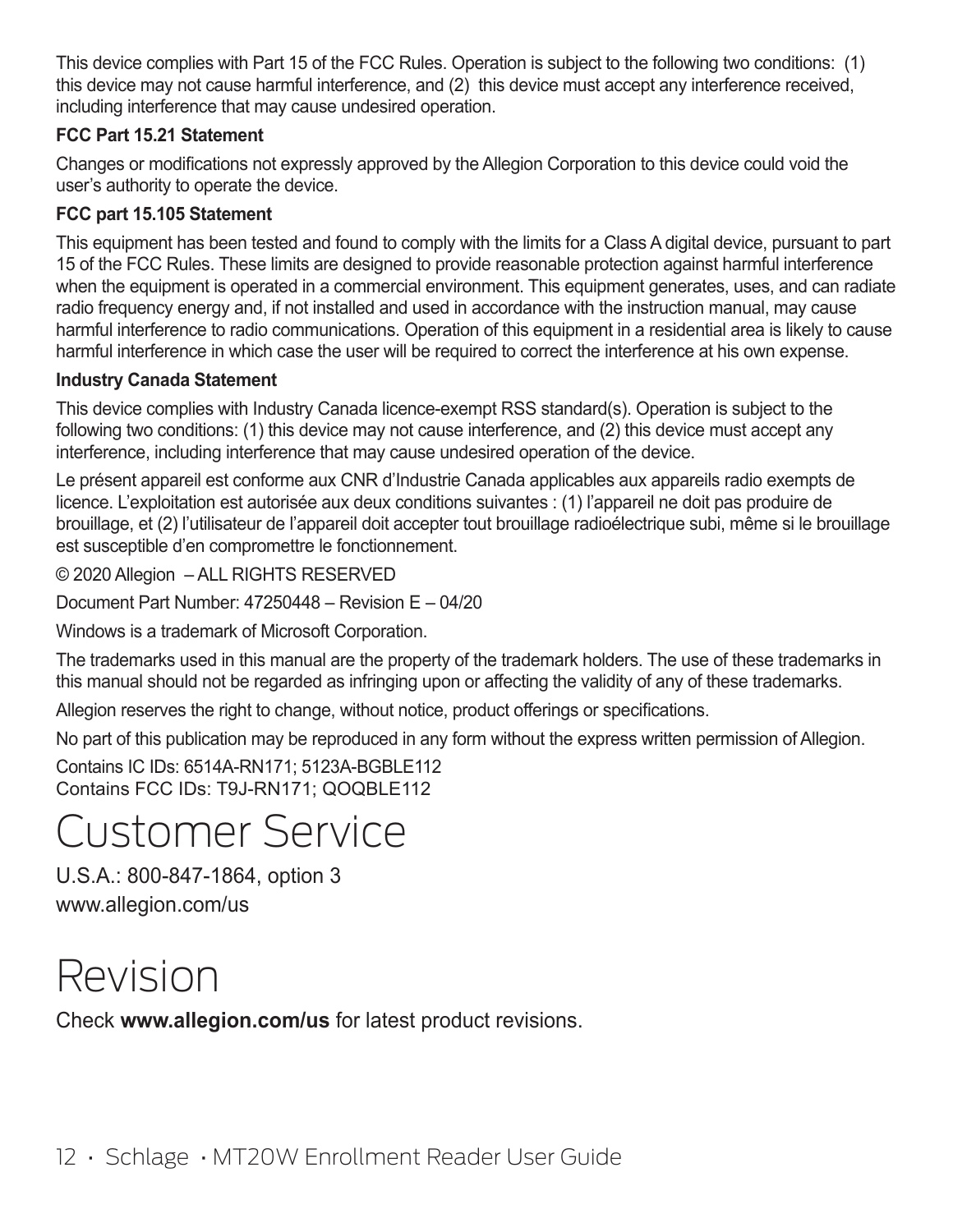



# Lector para el registro de tarjetas MT20W

**Guía del usuario**

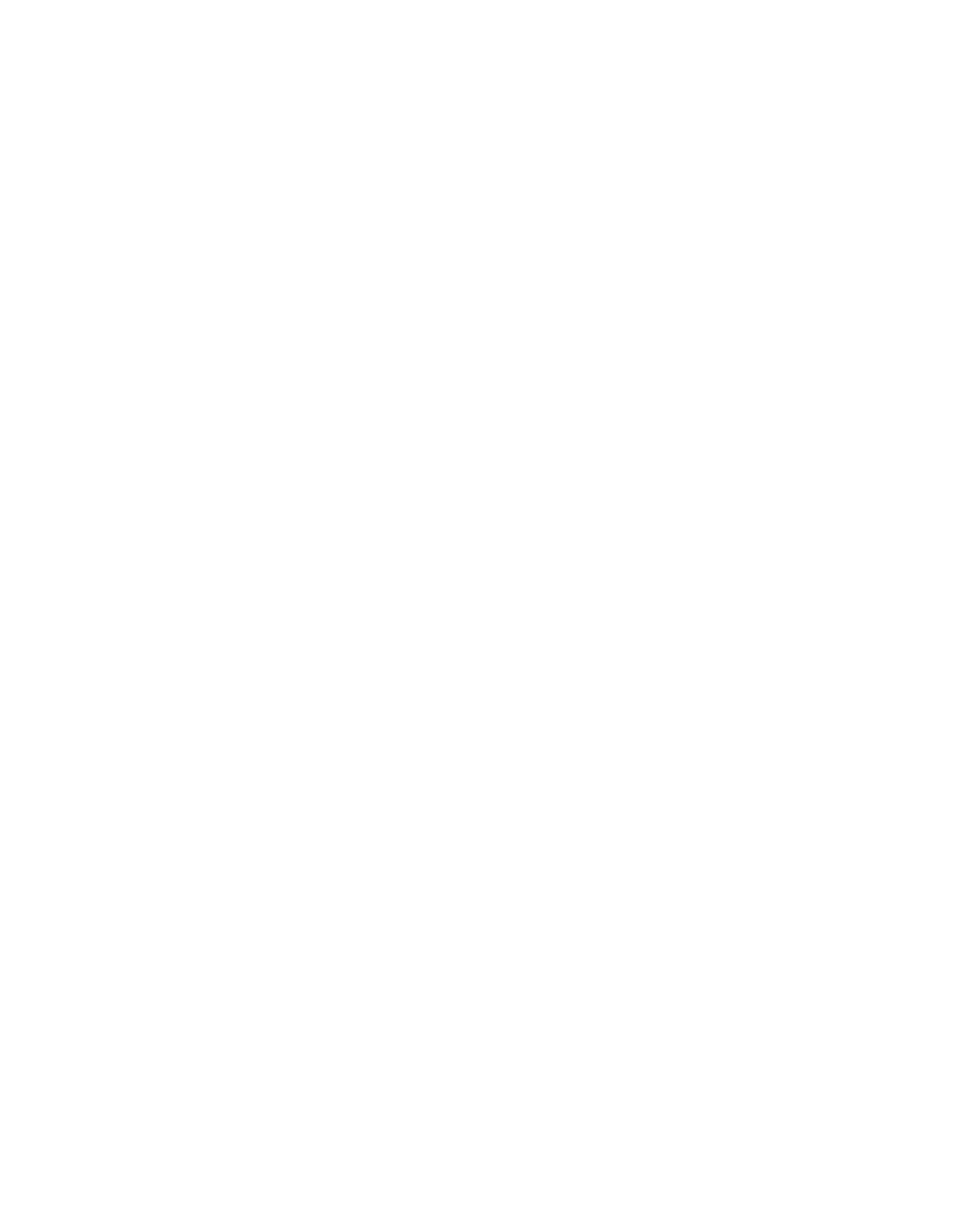# Índice

| Agregar el MT20W a su cuenta ENGAGE  16     |  |
|---------------------------------------------|--|
|                                             |  |
|                                             |  |
| Detalles de la tarjeta de configuración  19 |  |
|                                             |  |
|                                             |  |
|                                             |  |
|                                             |  |
|                                             |  |
|                                             |  |
|                                             |  |
|                                             |  |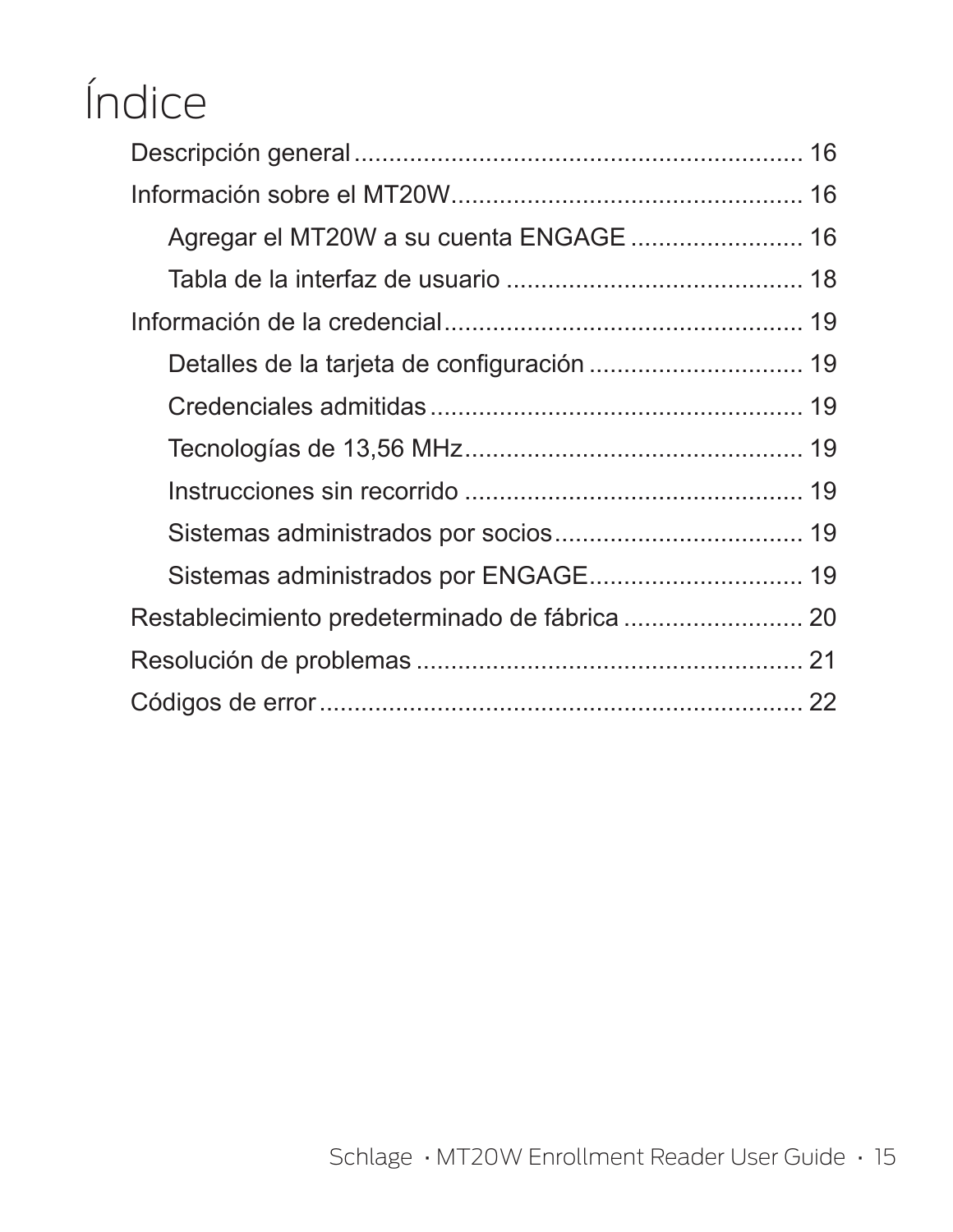# Descripción general

El lector Schlage™ MT20W para el registro de tarjetas con tecnología múltiple está diseñado para simplificar el registro de proximidad y de las credenciales inteligentes. El MT20W se alimenta mediante un cable USB (a través de un puerto USB de la computadora o a un enchufe para alimentación por USB) y usa conexión Wi-Fi para ciertos escenarios (p. ej., registrar credenciales sin recorrido). El MT20W admite credenciales inteligentes de Schlage™ (MIFARE Classic y MIFARE DESFire EV1), credenciales Schlage mobile, y la mayoría de las credenciales de proximidad de hasta 37 bits.

El MT20W admite el modo sin recorrido (con cerraduras admitidas) mediante las credenciales MIFARE Classic o MIFARE DESFire EV1 de Schlage.

El MT20W solo se conectará a través de una conexión wifi a los enrutadores de 2,4 GHz. No es compatible con los enrutadores de 5,0 GHz. El enrutador debe admitir velocidades de conexión de datos de 24 Mbps. El enrutador permitirá el acceso a portal.allegionengage. com. El MT20W también es compatible con el intercambio de datos mediante USB a través de una aplicación de escritorio.

# Información sobre el MT20W

## Agregar el MT20W a su cuenta ENGAGE

Para poder usar su lector para el registro de tarjetas MT20W con la funcionalidad sin recorrido, primero debe añadirlo a su cuenta ENGAGE. Los siguientes pasos lo guiarán a través de este proceso.

- **1** Abra la aplicación de ENGAGE e inicie sesión en su cuenta.
- **2** Haga clic en «Devices» (Dispositivos) al final de la pantalla y, luego, haga clic en el signo «+» en la parte superior. Esto agregará un nuevo dispositivo a su cuenta.
- **3** La aplicación ENGAGE le dará instrucciones y lo guiará a través del proceso de configuración.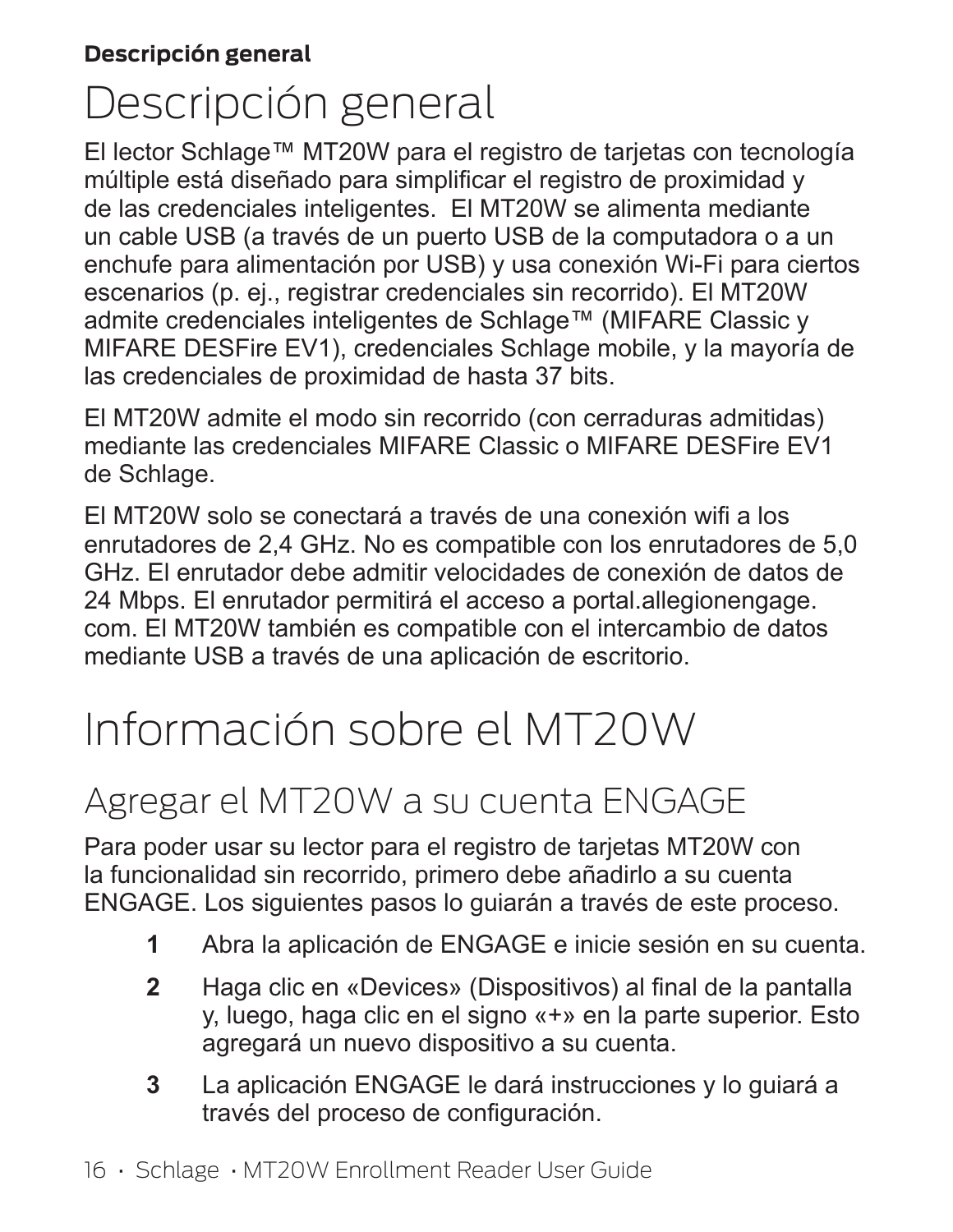#### **Información sobre el MT20W**

- **4** La aplicación móvil ENGAGE buscará ahora su dispositivo MT20W. Una vez encontrado, mostrará el dispositivo junto con el número de serie del dispositivo. Compruebe el número de serie que aparece con el número de serie en la etiqueta ubicada en la parte posterior del MT20W para asegurarse de poner en marcha el dispositivo correcto.
- **5** Siga las instrucciones de puesta en marcha dentro de la aplicación móvil ENGAGE para completar el proceso.
	- L NOTA: La información sobre el SSID (red de Wi-Fi) y la contraseña debe ingresarse correctamente. Si hay algún error de tipeo, el MT20W no establecerá una conexión exitosa.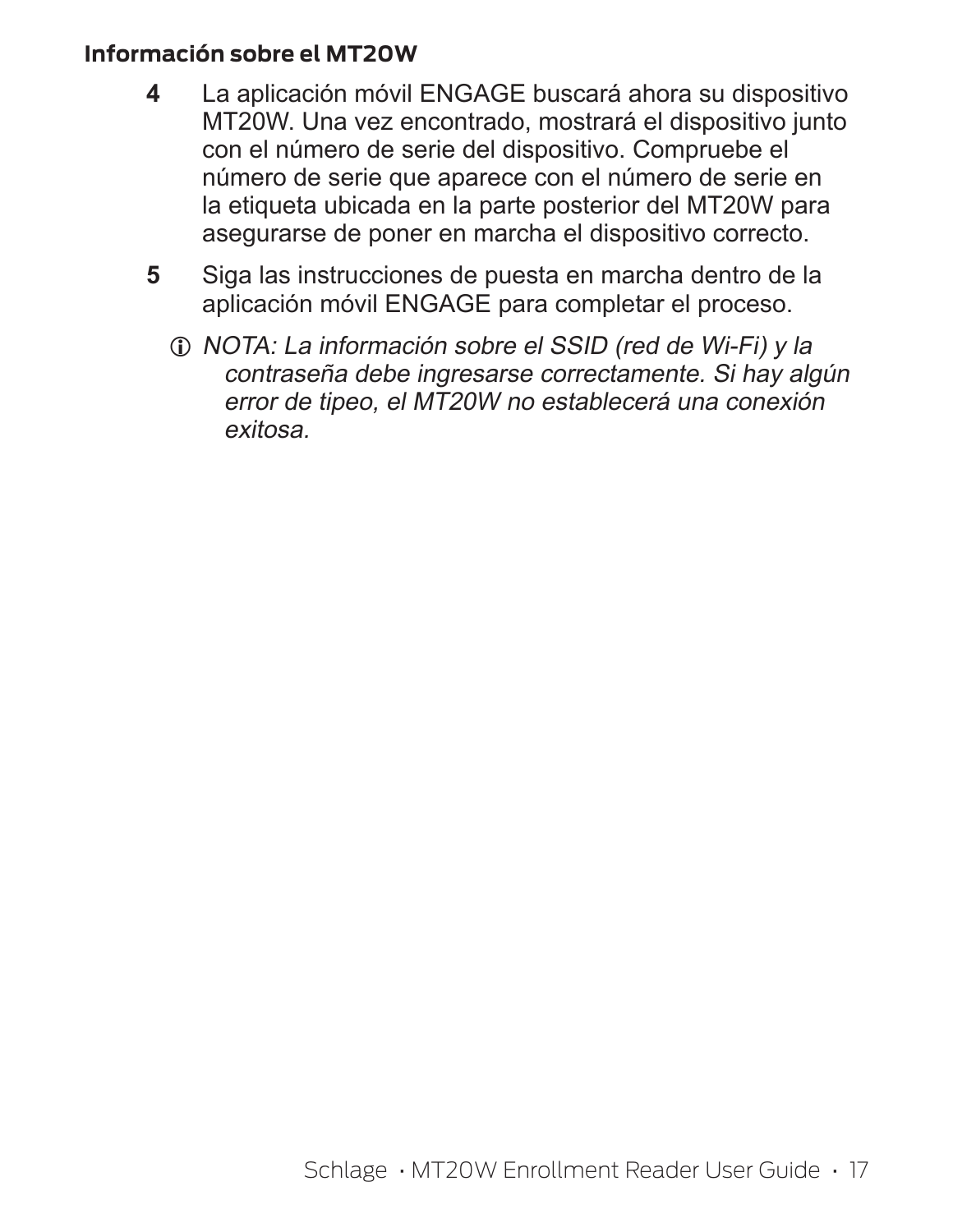#### **Información sobre el MT20W**

## Tabla de la interfaz de usuario

La siguiente tabla brinda un resumen de los escenarios de interfaz de usuario del MT20W.

| Característica                                                        | <b>Respuestas</b>                      | Luces                             | <b>Tonos</b><br>agudos |
|-----------------------------------------------------------------------|----------------------------------------|-----------------------------------|------------------------|
| Estado inactivo                                                       | No hay conectividad<br>Wi-Fi           | Rojo intenso<br>ENCENDIDO         | Ninguno                |
|                                                                       | Wi-Fi conectado                        | Azul intenso<br><b>ENCENDIDO</b>  | Ninguno                |
| Comunicación por<br>Bluetooth con la<br>aplicación móvil de<br>ENGAGE |                                        | Parpadeo lento<br>color azul      | Ninguno                |
| Intentar conectarse<br>al Wi-Fi                                       |                                        | Parpadeo rápido<br>color azul     | Ninguno                |
| Inicio del sistema                                                    |                                        | 1 rojo corto                      | 3 cortos               |
| Registrar credencial<br>(sin recorrido)                               | Colocar credencial                     | 1 verde corto                     | 1 corto                |
|                                                                       | La tarjeta se mantiene<br>en el lector | Verde intenso<br><b>ENCENDIDO</b> |                        |
|                                                                       | Se escriben datos en<br>la tarjeta     | 3 verdes cortos                   | 3 cortos               |
| Registrar credencial<br>(USB)                                         | Lectura de la tarjeta                  | 1 verde corto                     | 1 cortos               |
| Actualizaciones clave<br>mediante la tarjeta<br>de configuración      | Cargar claves                          | 4 rojos cortos                    | 4 cortos               |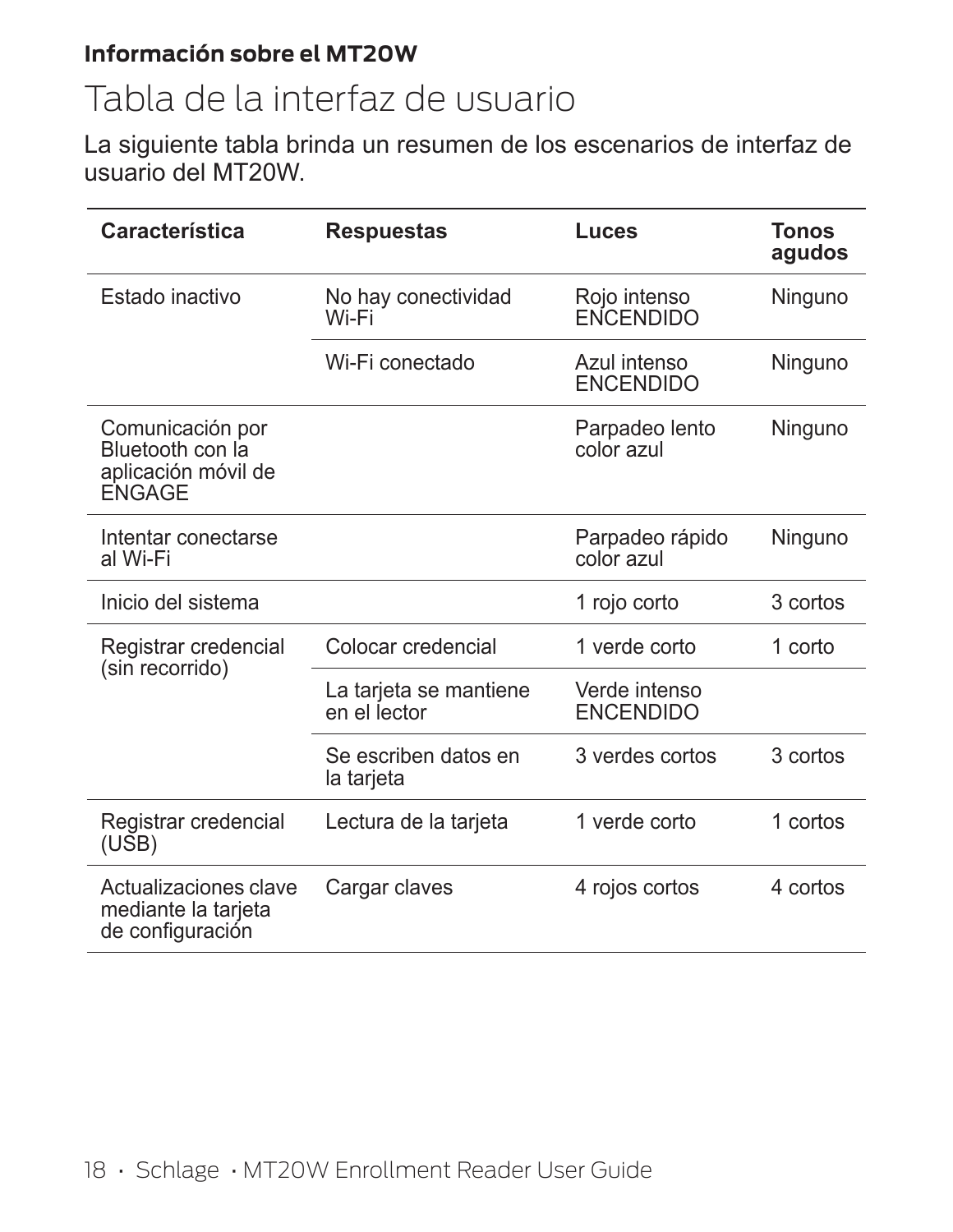#### **Información de la credencial**

# Información de la credencial

## Detalles de la tarjeta de configuración

El MT20W acepta que se presenten las tarjetas de configuración de Schlage dentro de un minuto después del encendido inicial. Para obtener más información sobre las tarietas de configuración, comuníquese con su representante de ventas de Schlage.

## Credenciales admitidas

El lector para el registro de tarjetas MT20W admite las siguientes credenciales:

### **Tecnologías de 13,56 MHz**

Credenciales de la Serie 8000 de Schlage MIFARE DESFire EV1

Credenciales de la Serie 9000 de Schlage MIFARE Classic

 $Q$  Nota: La credencial Schlage MIFARE DESFire o MIFARE Classic debe tener al menos 1k byte/8k bit de memoria para ser compatible con la funcionalidad de ausencia de recorrido.

## Instrucciones sin recorrido

### **Sistemas administrados por socios**

Para un sistema de acceso electrónico administrado por un socio de la alianza de software, consulte su documentación para agregar credenciales sin recorrido.

### **Sistemas administrados por ENGAGE**

Una de las características clave de una cerradura admitida es la función de «sin recorrido». Al usar el lector para el registro de tarjetas MT20W, pueden asignarse/registrarse credenciales inteligentes a un usuario sin visitar u obtener acceso inmediato a la cerradura. La próxima vez que se presente una nueva credencial inteligente a la cerradura admitida, se actualiza el acceso del usuario a la cerradura.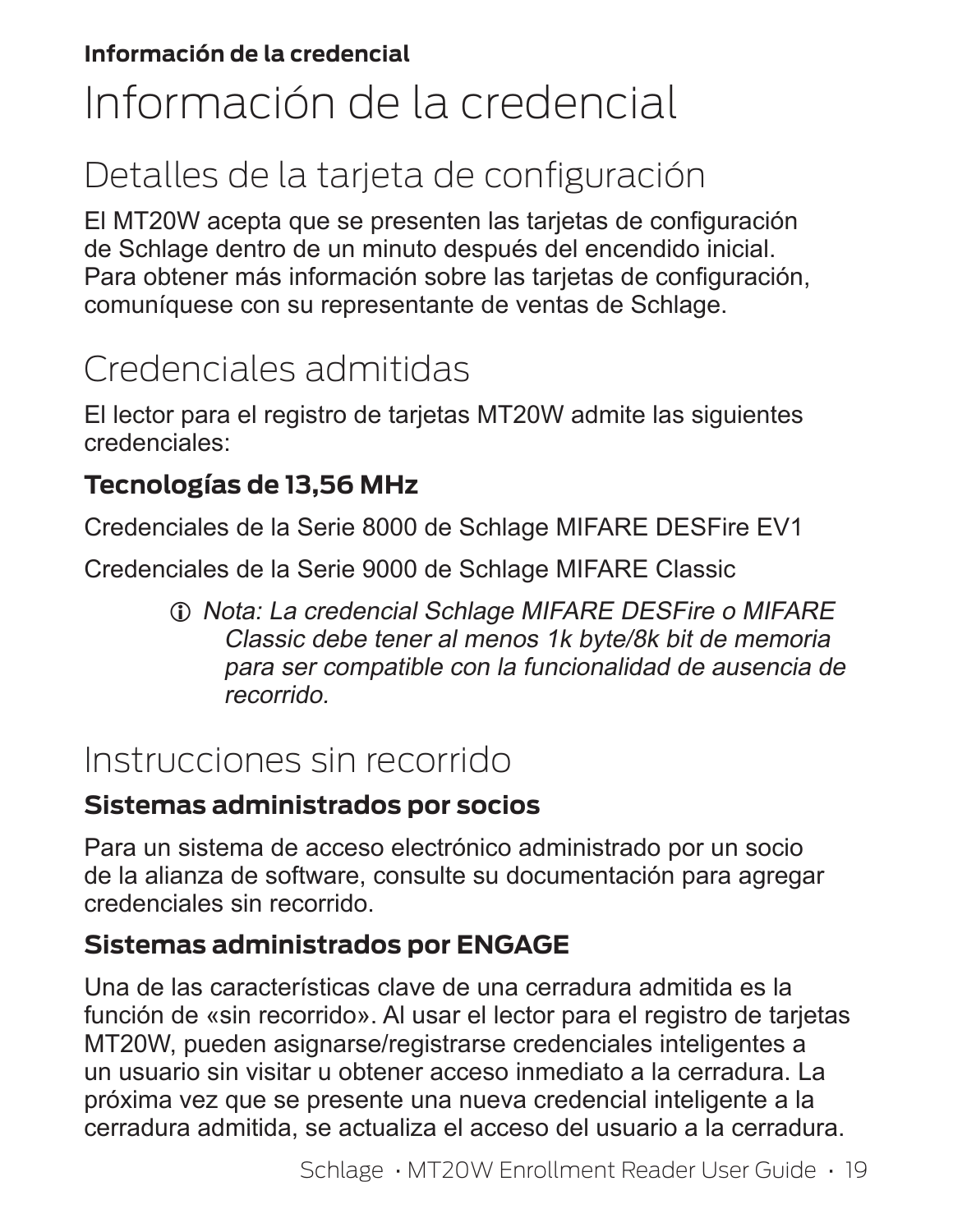#### **Restablecimiento predeterminado de fábrica**

- **1** Abra el sitio web de ENGAGE e inicie sesión en su cuenta.
- **2** Seleccione la credencial "User" (Usuario) y haga clic en "Add Credential" (Agregar credencial).
- **3** Coloque la credencial que debe asignarse o cambiarse.
- **4** Escuchará un sonido agudo corto que confirma que se ha escaneado la credencial. El LED del lector MT20W se volverá verde.
- **5** Quite la credencial del lector.
- **6** Verá que la credencial ahora está disponible en la lista de credenciales existentes. La identificación de placa indicada en la credencial (después del guión) se muestra en la lista de existencias. Haga clic en "Refresh List" (Actualizar lista) si la credencial no está disponible en la lista de credenciales existentes.
- **7** Resalte la credencial en la lista de credenciales existentes y haga clic en "Save" (Guardar). La credencial ahora estará en la lista de credenciales del usuario.
- **8** Realice cambios de acceso según sea necesario dentro de la aplicación web ENGAGE.
- **9** Haga clic en "Update" (Actualizar) al lado de la credencial. Siga las instrucciones en la pantalla.
- **10** El usuario ahora puede presentar la credencial para las cerraduras admitidas para completar la actualización.

Consulte la guía del usuario ENGAGE para obtener instrucciones completas.

# Restablecimiento predeterminado de fábrica

Para completar una restauración predeterminada de fábrica para el lector MT20W, desconecte el cable USB y vuelva a conectarlo. Después de que el lector emita tres sonidos agudos, presente una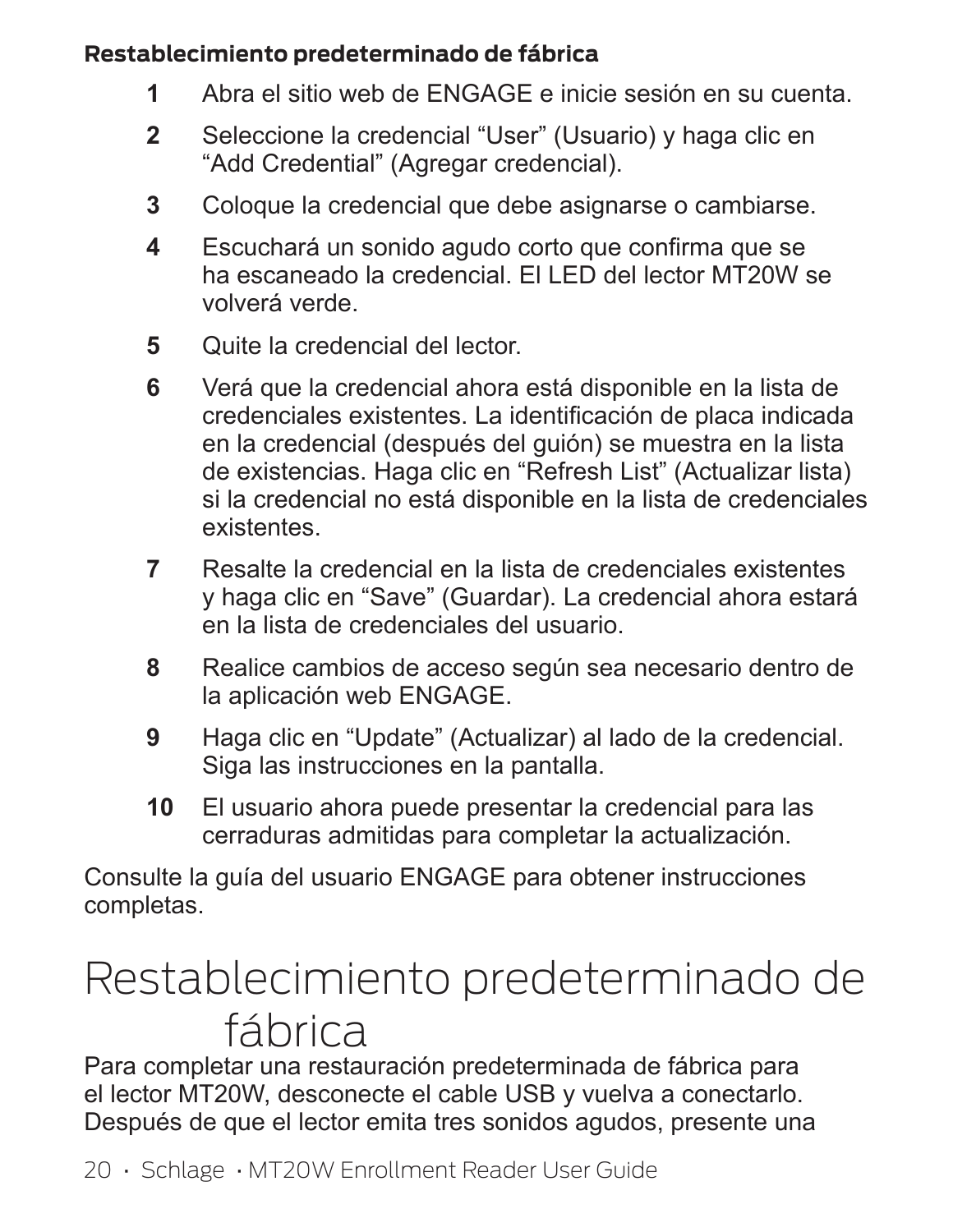#### **Resolución de problemas**

tarjeta de "Restablecimiento predeterminado de fábrica MT20W" (CE-000-040).

## Resolución de problemas

| Problema                                                                    | Causa posible                                                              | Solución                                                                                                                                                                                                                  |
|-----------------------------------------------------------------------------|----------------------------------------------------------------------------|---------------------------------------------------------------------------------------------------------------------------------------------------------------------------------------------------------------------------|
| No hay tonos<br>aqudos ni<br>destellos cuando<br>se presenta la<br>batería. | No se puede conectar<br>el cable a un puerto<br>de alimentación por<br>USB | Verifique que el cable USB esté<br>conectado a un adaptador de<br>alimentación por USB o a un puerto<br>de USB de la computadora.                                                                                         |
| Parpadeo rápido<br>azul seguido de<br>un indicador roio                     | Wi-Fi no conectado.                                                        | Verifique los ajustes de Wi-Fi con la<br>aplicación móvil de ENGAGE.                                                                                                                                                      |
| intenso                                                                     | Problemas con el<br>punto de acceso al<br>Wi-Fi                            | Verifique si puede conectar el punto<br>de acceso desde otro dispositivo<br>con los mismos ajustes y vuelva a<br>presentar la tarjeta. Intente mover<br>el MT20W más cerca del punto de<br>acceso.                        |
| No se puede<br>conectar con la<br>aplicación móvil<br>de ENGAGE.            | Dispositivo eliminado<br>de la cuenta.                                     | Complete un Restablecimiento<br>predeterminado de fábrica.<br>Consulte «Factory Default Reset»<br>(Restablecimiento predeterminado<br>de fábrica) en la página 20.                                                        |
| No se escuchan<br>los tres sonidos<br>agudos cuando<br>se escriben          | Tarjeta quitada antes<br>de que se escribieran<br>los datos                | Deje la tarjeta en el lector hasta que<br>se escuchen tres tonos agudos.                                                                                                                                                  |
| datos en la<br>tarjeta.                                                     | Wifi o USB no está<br>conectado.                                           | Asegúrese de que el indicador<br>esté de color azul. De lo contrario,<br>verifique los pasos de solución de<br>problemas de la conexión wifi si<br>está conectado a través de USB,<br>inicie la aplicación de escritorio. |
| Rojo fijo                                                                   | La aplicación de<br>escritorio ENGAGE<br>no se inicia ni se<br>conecta.    | Inicie la aplicación de escritorio<br>ENGAGE.                                                                                                                                                                             |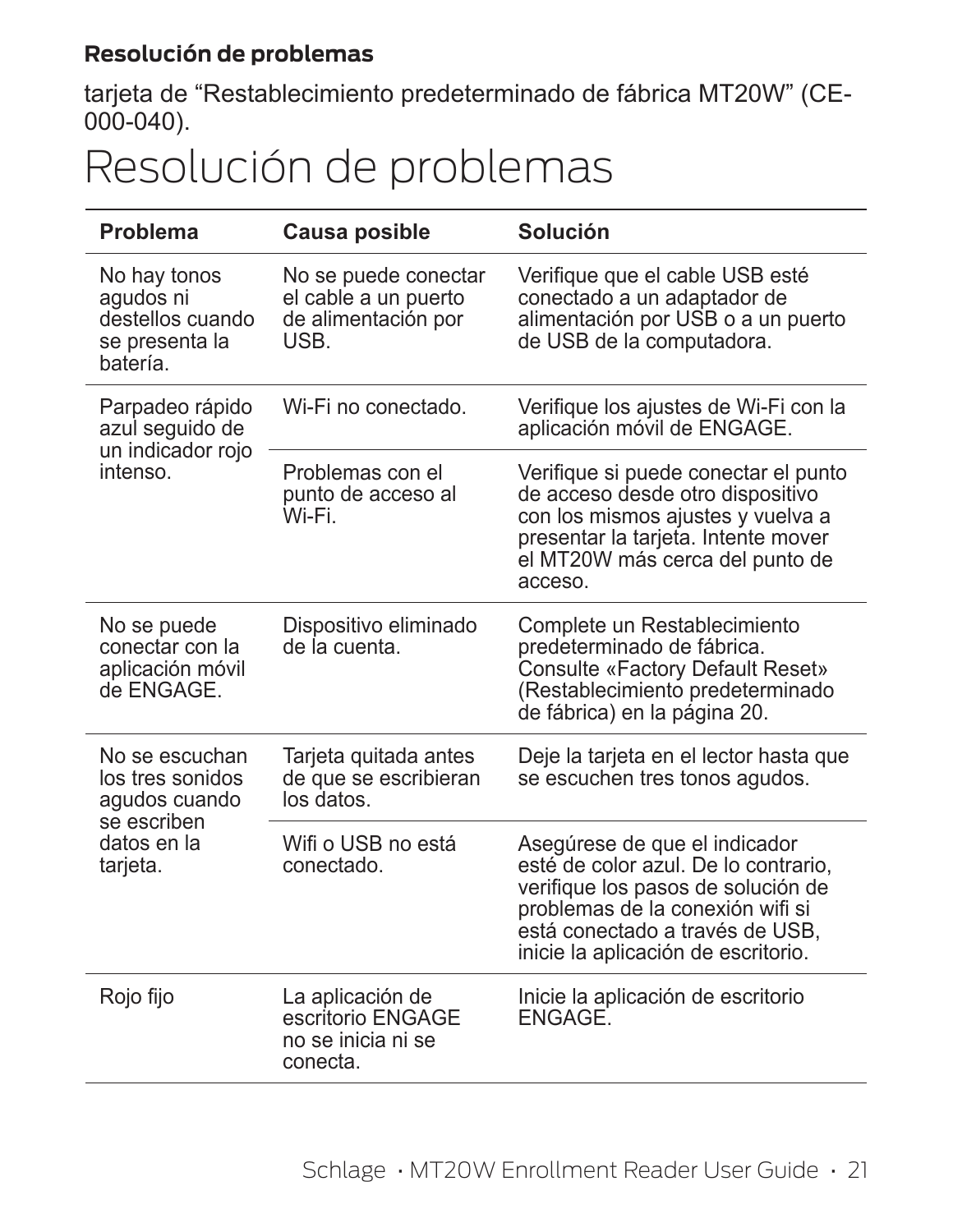### **Códigos de error**

| De 2 destellos<br>rojos a rojo<br>permanente<br>con dos pitidos<br>cortos. | Falló la conexión con<br>el servidor host. | Compruebe la dirección del<br>alojamiento dentro de la<br>configuración del MT20W en la<br>aplicación móvil ENGAGE. |
|----------------------------------------------------------------------------|--------------------------------------------|---------------------------------------------------------------------------------------------------------------------|
| De 1 destello<br>rojo a rojo<br>permanente con<br>un pitido corto.         | Falló la conexión a<br>Wi-Fi.              | Compruebe la configuración de red<br>Wi-Fi dentro de la aplicación móvil<br>de ENGAGE.                              |

## Códigos de error

| Número<br>de error | Error                                                  | Pantalla de<br>error                                                                                         | Descripción del error                                                                                                                                                                                                                                                                                                                                |
|--------------------|--------------------------------------------------------|--------------------------------------------------------------------------------------------------------------|------------------------------------------------------------------------------------------------------------------------------------------------------------------------------------------------------------------------------------------------------------------------------------------------------------------------------------------------------|
| 401                | El USB no está<br>en servicio                          | El dispositivo no<br>está en servicio.<br>Ponga en servicio<br>el dispositivo<br>con la aplicación<br>móvil. | Este error ocurrirá siempre<br>que el dispositivo no esté en<br>servicio, pero intente operar<br>el MT20W. Intente cambiar<br>al modo wifi, presione<br>guardar y luego vuelva<br>al modo USB y presione<br>guardar. También asegúrese<br>de haber iniciado sesión en<br>la cuenta correcta tanto en<br>MAPP como en la aplicación<br>de escritorio. |
| 402                | Error de lectura<br>de tarjeta USB                     | Error de lectura.<br>Presente la tarjeta<br>nuevamente.                                                      | Error genérico de lectura<br>de la tarjeta, como quitar la<br>tarjeta demasiado pronto.                                                                                                                                                                                                                                                              |
| 406                | Frror de<br>actualización de<br>marca de tiempo<br>USB | Frror de<br>actualización<br>Inténtelo de<br>nuevo.                                                          | Error al actualizar la última<br>hora de conexión                                                                                                                                                                                                                                                                                                    |
| 407                | Solicitud<br>incorrecta de<br>estado HTTP<br>USB       | Solicitud<br>incorrecta de<br>HTTP. Inténtelo de<br>nuevo.                                                   | Esto ocurrirá si los sectores<br>están llenos en la tarjeta.                                                                                                                                                                                                                                                                                         |
| 409                | Estado HTTP<br>USB no<br>encontrado                    | No se encontró<br>URL. Inténtelo de<br>nuevo.                                                                | No se encontró la URL.                                                                                                                                                                                                                                                                                                                               |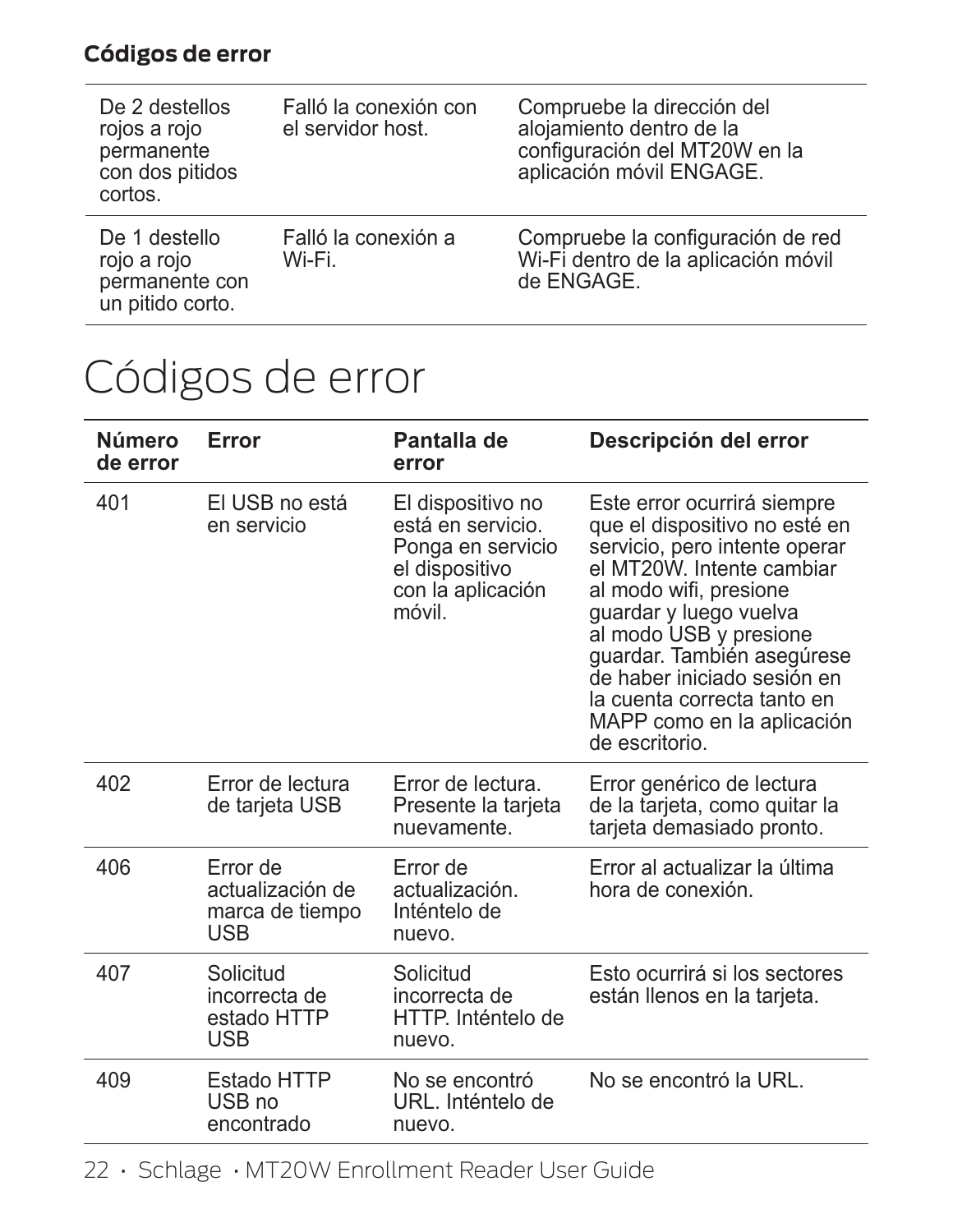| Número<br>de error | Error                                                             | Pantalla de<br>error                                                                  | Descripción del error                                                                                                                                                   |
|--------------------|-------------------------------------------------------------------|---------------------------------------------------------------------------------------|-------------------------------------------------------------------------------------------------------------------------------------------------------------------------|
| 410                | Credencial de<br>estado HTTP<br>USB no asociada                   | Credencial<br>no asignada.<br>Asigne e intente<br>nuevamente.                         | Credencial presente en<br>la lista, pero no asignada<br>a ninguna cerradura.<br>Asegúrese de que el<br>dispositivo esté actualizado<br>con el firmware más<br>reciente. |
| 415                | Datos USB<br>sin recorrido<br>inválidos<br>recibidos              | Datos sin<br>recorrido inválidos<br>recibidos.<br>Inténtelo de<br>nuevo.              | Siempre que la longitud del<br>contenido sea cero y se<br>reciba la respuesta HTTP<br>200.                                                                              |
| 416                | Error de escritura<br>de USB sin<br>recorrido                     | Falla de escritura.<br>Inténtelo de<br>nuevo.                                         | Error genérico para falla de<br>escritura sin recorrido.                                                                                                                |
| 417                | Error de<br>autenticación de<br>escritura de USB<br>sin recorrido | Error de<br>autenticación del<br>sector. Inténtelo<br>de nuevo.                       | Error de autenticación del<br>sector sin recorrido.                                                                                                                     |
| 418                | Error de escritura<br>de datos de USB<br>sin recorrido            | Error de escritura<br>del sector.<br>Inténtelo de<br>nuevo.                           | Error de escritura de datos<br>del sector sin recorrido.                                                                                                                |
| 428                | Sin conexión a<br>Internet                                        | Sin conexión a<br>Internet Inténtelo<br>de nuevo.                                     | Sin conexión a Internet.                                                                                                                                                |
| 429                | Se produjo un<br>error                                            | Se produjo un<br>error Reinicie<br>la aplicación y<br>vuelva a conectar<br>el lector. | El lector de tarjetas está<br>interrumpido. Error de<br>escritura del dispositivo<br>desde la aplicación de<br>escritorio.                                              |
| 430                | Datos inválidos                                                   | Datos inválidos<br>recibidos del<br>lector. Inténtelo de<br>nuevo.                    | Los datos JSON recibidos<br>del lector de tarjetas son<br>inválidos.                                                                                                    |

### **Códigos de error**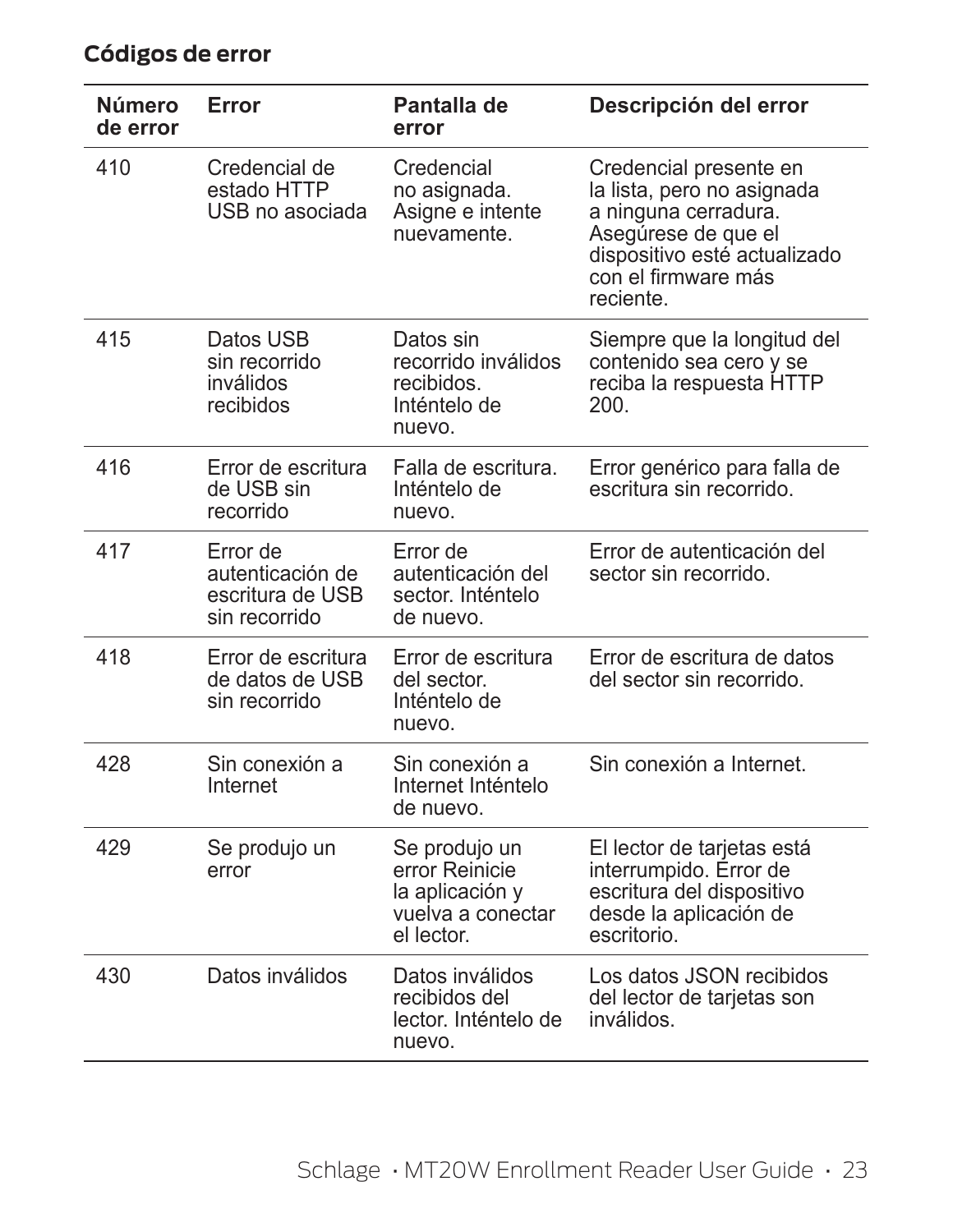Este dispositivo cumple con la Sección 15 de las Normas de la FCC. El funcionamiento está sujeto a las siguientes dos condiciones: (1) este dispositivo no podría provocar interferencia perjudicial y (2) este dispositivo debe aceptar cualquier interferencia que reciba, incluida la interferencia que pudiera causar un funcionamiento no deseado.

#### **Declaración de la FCC Parte 15.21**

Cualquier cambio o modificación a este dispositivo que no haya sido expresamente aprobado por Allegion Corporation puede anular la autoridad del usuario para operar el dispositivo.

#### **Declaración de la FCC Parte 15.105**

Este equipo se probó y se encontró que cumple con los límites para los dispositivos digitales Clase A, de conformidad con la Parte 15 de las Reglas de la FCC. Estos límites están destinados a proporcionar una protección razonable contra la interferencia perjudicial cuando el equipo se opera en ambientes comerciales. Este equipo genera, usa y puede emitir energía de radiofrecuencia, y, si no se instala y utiliza de conformidad con el manual de instrucciones, puede causar interferencia perjudicial a las comunicaciones por radio. El uso de este equipo en un área residencial probablemente cause interferencia perjudicial, en cuyo caso el usuario deberá corregir la interferencia por su cuenta.

#### **Declaración de Industry Canada**

Este dispositivo cumple con los estándares RSS de licencia exenta de Industry Canada. El funcionamiento está sujeto a las siguientes dos condiciones: (1) este dispositivo no puede causar interferencia y (2) este dispositivo debe aceptar cualquier interferencia, incluida interferencia que pueda causar un funcionamiento no deseado.

Le présent appareil est conforme aux CNR d'Industrie Canada applicables aux appareils radio exempts de licence. L'exploitation est autorisée aux deux conditions suivantes : (1) l'appareil ne doit pas produire de brouillage, et (2) l'utilisateur de l'appareil doit accepter tout brouillage radioélectrique subi, même si le brouillage est susceptible d'en compromettre le fonctionnement.

© 2015 Allegion – TODOS LOS DERECHOS RESERVADOS

Número de pieza del documento: 47250448 – Revisión E – 04/20

Windows es una marca comercial de Microsoft Corporation.

Las marcas comerciales utilizadas en este manual son propiedad de los titulares de la marca comercial. El uso de estas marcas comerciales en este manual no debe considerarse como que infringe o afecta la validez de alguna de estas marcas comerciales.

Allegion se reserva el derecho de cambiar, sin previo aviso, las ofertas o especificaciones de productos.

Ninguna parte de esta publicación puede reproducirse de ninguna forma sin el permiso expreso por escrito de Allegion.

Contiene identificaciones IC: 6514A-RN171; 5123A-BGBLE112 Contiene identificaciones FCC: T9J-RN171; QOQBLE112

## Atención al Cliente

U.S.A.: 800-847-1864, opción 3 us.allegion.com

## Revisión

Visite **us.allegion.com** para ver las últimas revisiones de productos.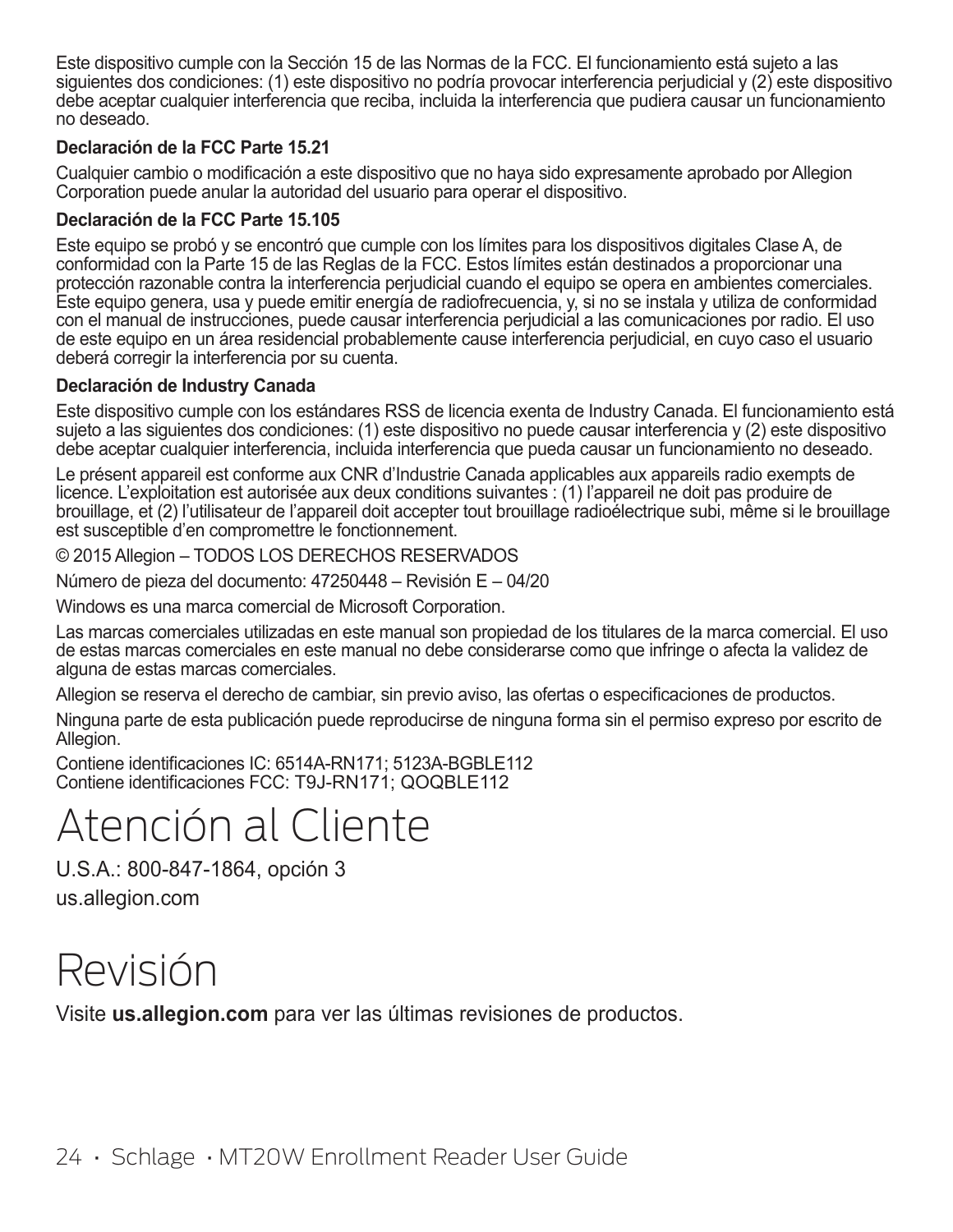



# Lecteur d'identification MT20W

**Manuel de l'utilisateur**

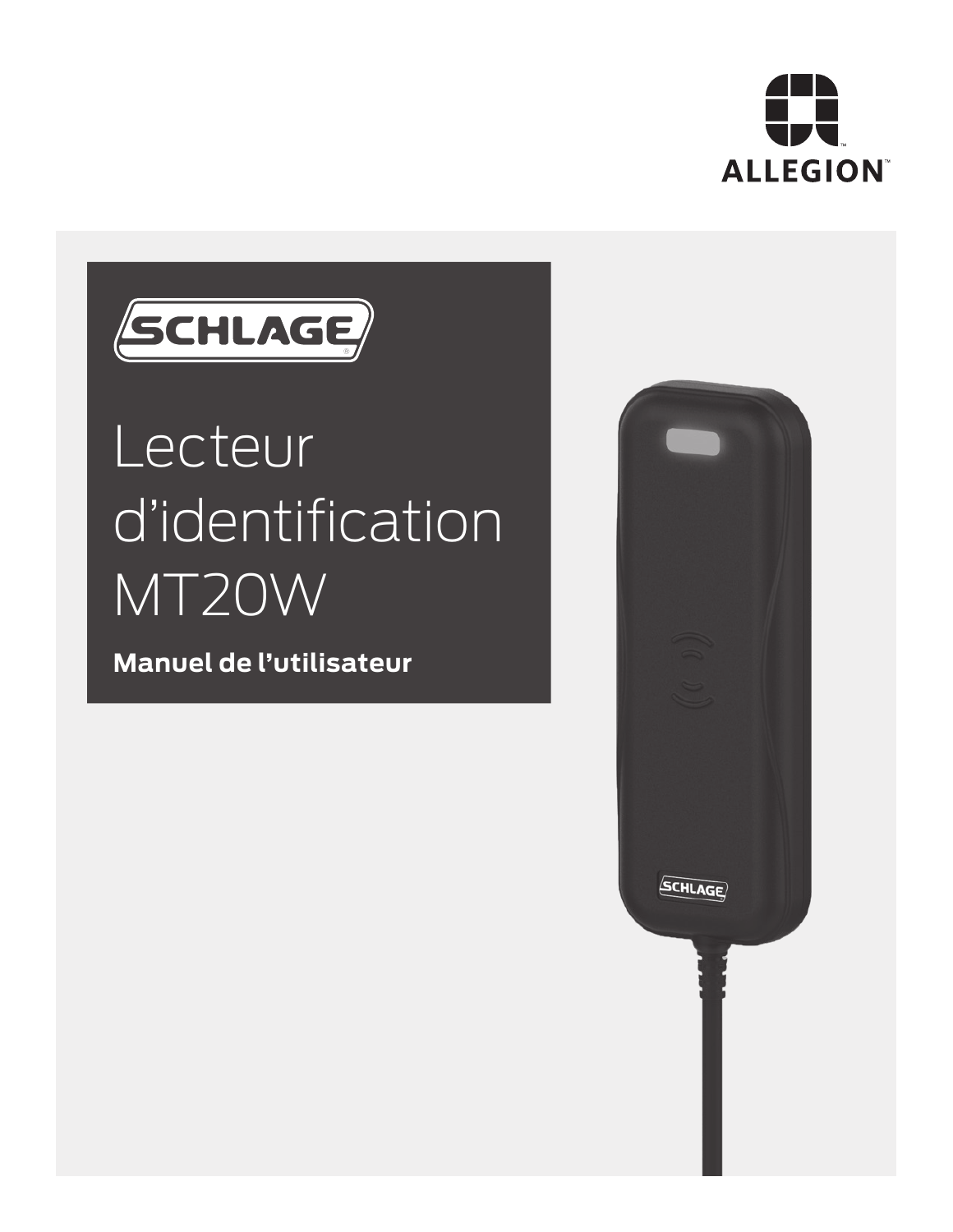# Table des matières

| Ajout du lecteur MT20W à votre compte ENGAGE 27           |  |
|-----------------------------------------------------------|--|
|                                                           |  |
|                                                           |  |
|                                                           |  |
|                                                           |  |
|                                                           |  |
| Instructions relatives à la fonction « No-Tour »  30      |  |
|                                                           |  |
|                                                           |  |
| Réinitialisation aux paramètres par défaut de l'usine  31 |  |
|                                                           |  |
|                                                           |  |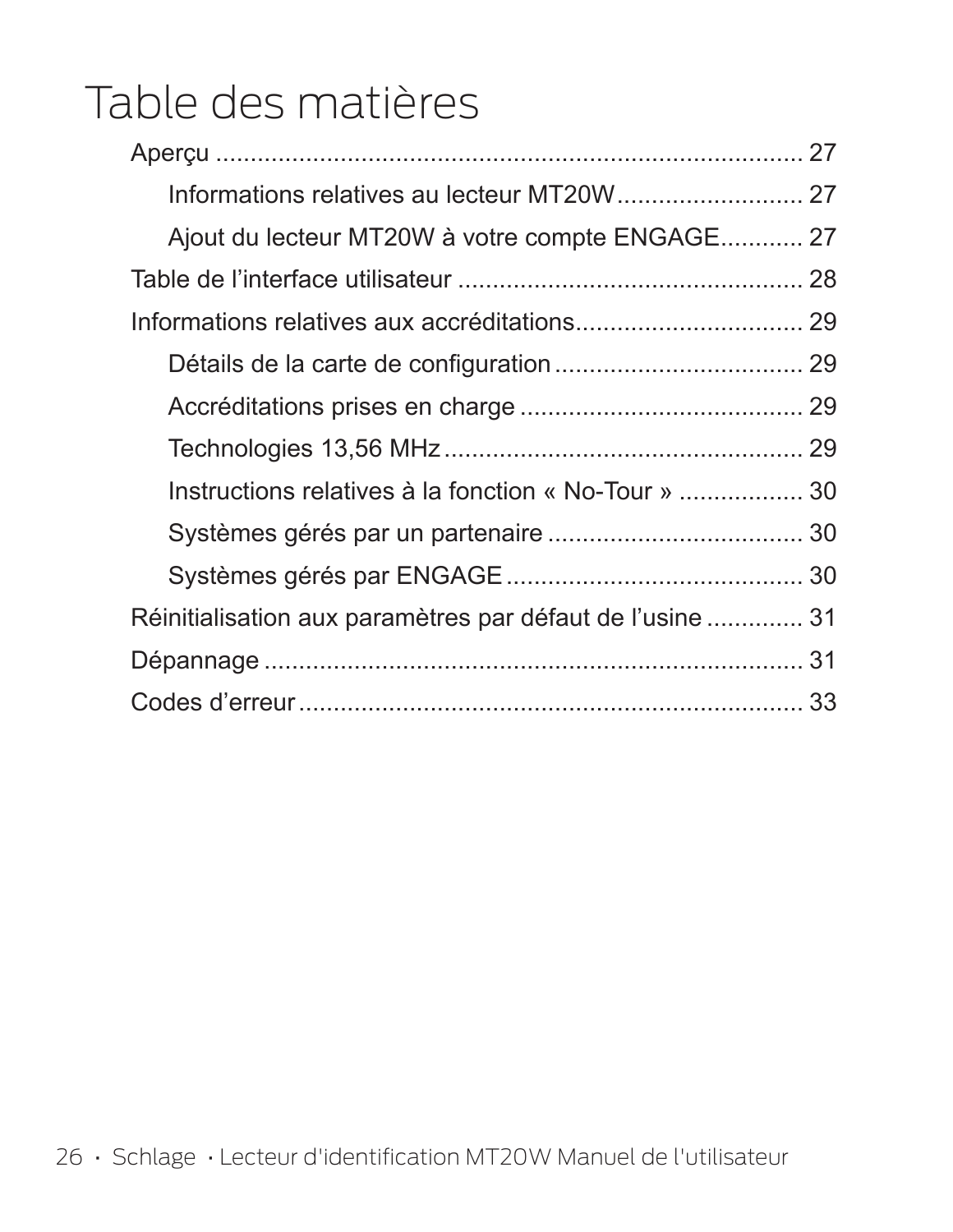#### **Aperçu**

# Aperçu

Le lecteur d'identification multi-technologies Schlage MT20W est conçu pour simplifier l'identification d'accréditations de proximité ou intelligentes. Le lecteur MT20W est alimenté par un câble USB (via le port USB d'un ordinateur ou une prise USB alimentée) et utilise une connexion Wi-Fi pour certains scénarios (comme l'identification d'accréditations « No-tour »). Le lecteur MT20W est compatible avec les accréditations intelligentes SchlageMC (MIFARE Classic et MIFARE DESFire EV1), les accréditations Schlage mobile, et la plupart des accréditations de proximité jusqu'à 37 bits.

Le lecteur MT20W prend en charge la fonction « No-tour » (avec la prise en charge de serrures) via les accréditations SchlageMC MIFARE Classic ou MIFARE DESFire EV1.

Le dispositif MT20W établira uniquement la connexion avec les routeurs de 2,4 GHz. Il n'est pas compatible avec les routeurs de 5,0 GHz. Le routeur doit prendre en charge des vitesses de connexion de données de 24 Mbps. Le routeur permettra l'accès à portal. allegionengage.com. Le lecteur d'enrôlement MT20W prend également en charge le partage de données USB par une application de bureau.

## Informations relatives au lecteur MT20W

## Ajout du lecteur MT20W à votre compte ENGAGE

Pour utiliser votre lecteur d'identification MT20W avec la fonction « Notour », vous devez tout d'abord l'ajouter à votre compte ENGAGE. Cette section vous expliquera les étapes à suivre.

**1** Ouvrez l'application ENGAGE et connectez-vous à votre compte.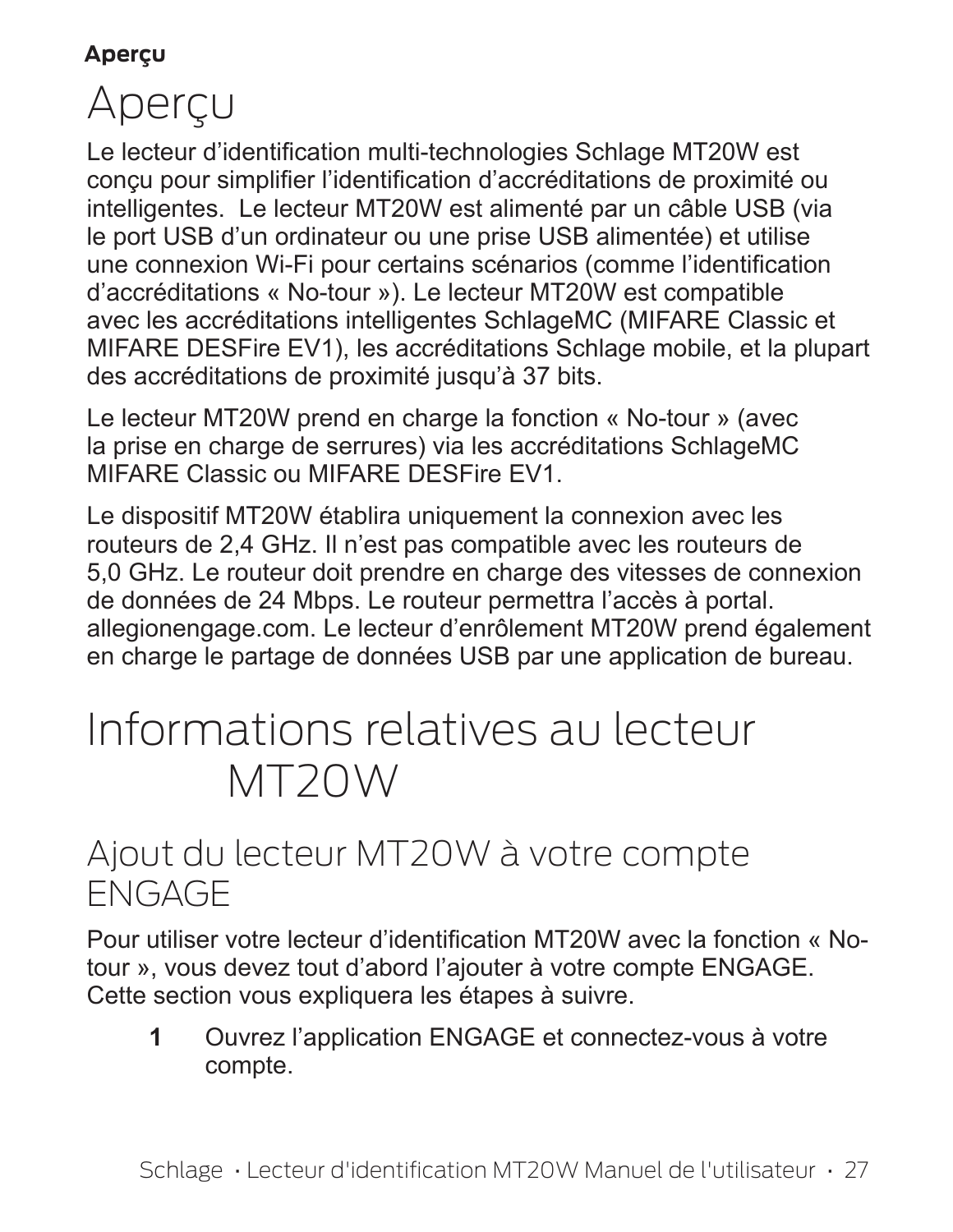#### **Informations relatives au lecteur MT20W**

- **2** Cliquez sur « Devices » (Dispositifs) en bas de l'écran, puis sur le signe « + » en haut de l'écran. Un nouveau dispositif est ajouté à votre compte.
- **3** L'application ENGAGE vous fournira les instructions et vous guidera tout au long de la procédure de configuration.
- **4** L'application mobile ENGAGE va maintenant balayer votre dispositif MT20W. Une fois trouvé, l'appareil sera indiqué dans la liste avec son numéro de série. Comparez deux fois le numéro de série indiqué avec celui de l'étiquette située au dos du modèle MT20W, afin de vous assurer de mettre en service le bon appareil.
- **5** Suivez les instructions de mise en service de l'application mobile ENGAGE pour terminer le processus.
	- $D$  REMARQUE: Il faut saisir correctement les informations concernant le SSID (le réseau Wi-Fi) et le mot de passe. Toute erreur empêchera le modèle MT20W de se connecter avec succès.
	- $\oplus$  REMARQUE:

## Table de l'interface utilisateur

Le tableau ci-dessous présente les scénarios de l'interface utilisateur du lecteur MT20W.

| Caractéristique                                                           | <b>Actions</b>       | Voyants<br>lumineux          | Signaux<br>sonores |
|---------------------------------------------------------------------------|----------------------|------------------------------|--------------------|
| Mode inactif<br>Pas de<br>connexion Wi-Fi                                 |                      | Rouge fixe activé            | Aucun              |
|                                                                           | Connecté au<br>Wi-Fi | Bleu fixe activé             | Aucun              |
| Communication<br>Bluetooth établie<br>avec l'application<br>mobile ENGAGE |                      | Bleu clignotant<br>lentement | Aucun              |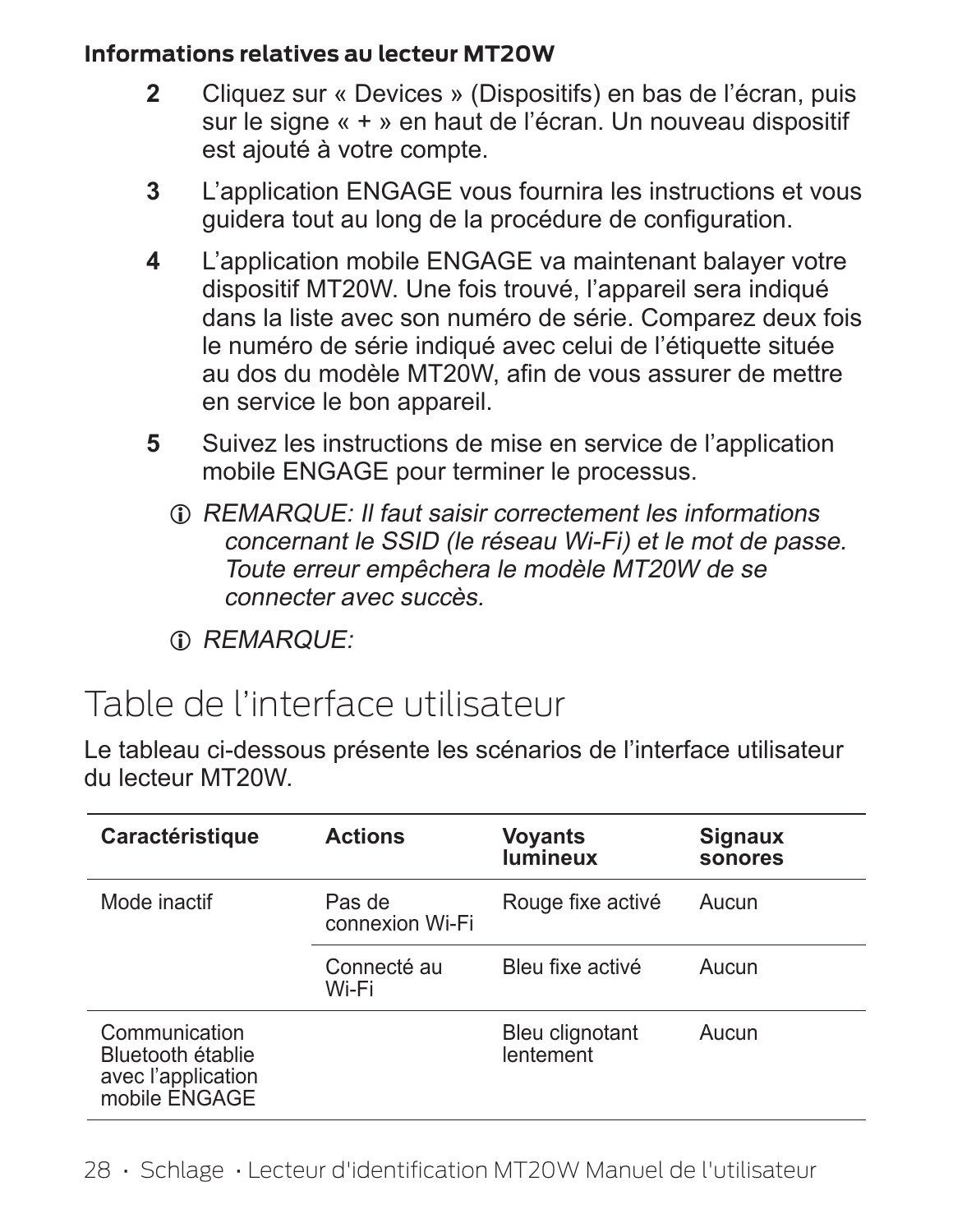#### **Informations relatives aux accréditations**

| Tentative de<br>connexion au Wi-Fi                         |                                  | Bleu clignotant<br>rapidement                           | Aucun                     |
|------------------------------------------------------------|----------------------------------|---------------------------------------------------------|---------------------------|
| Initialisation du<br>système                               |                                  | 1 clignotement<br>rouge court                           | 3 clignotements<br>courts |
| Identification de<br>l'accréditation (No-                  | Placement de<br>l'accréditation  | 1 clignotement<br>1 clignotement<br>vert court<br>court |                           |
| tour)                                                      | La carte reste<br>sur le lecteur | Vert fixe activé                                        |                           |
|                                                            | Données écrites<br>sur la carte  | 3 clignotements<br>verts courts                         | 3 clignotements<br>courts |
| Identification de<br>l'accréditation (USB)                 | Lecture de<br>l'accréditation    | 1 clignotement<br>vert court                            | 1 clignotement<br>court   |
| Mises à jour des<br>clés avec la carte de<br>configuration | Clés de<br>chargement            | 4 clignotements<br>rouges courts                        | 4 clignotements<br>courts |

## Informations relatives aux accréditations

## Détails de la carte de configuration

Le lecteur MT20W accepte les cartes de configuration Schlage présentées dans un délai d'une minute après la première mise sous tension. Pour plus d'informations sur les cartes de configuration, contactez votre représentant des ventes Schlage.

## Accréditations prises en charge

Les accréditations suivantes sont prises en charge par le lecteur d'identification MT20W :

### **Technologies 13,56 MHz**

Justificatifs d'identité de 8 000 octets MIFARE DESFire EV1 de **Schlage** 

Schlage • Lecteur d'identification MT20W Manuel de l'utilisateur • 29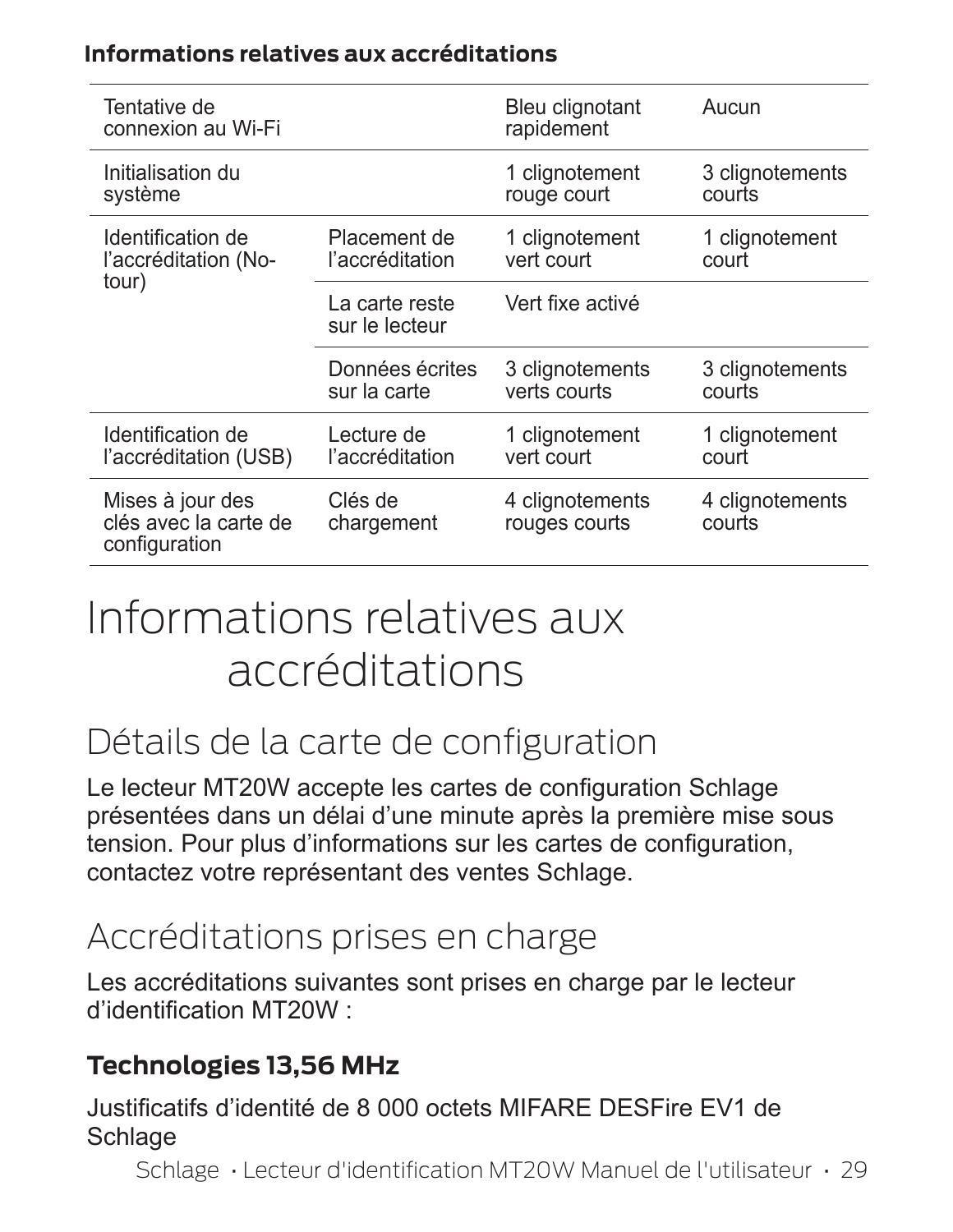#### **Informations relatives aux accréditations**

Justificatifs d'identité de 9 000 octets MIFARE Classic de Schlage

L Remarque: Les justificatifs d'identité MIFARE DESFire ou MIFARE Classic de Schlage doivent avoir au moins 1 0000 ou 8 000 de mémoire pour prendre en charge la fonctionnalité sans visite.

## Instructions relatives à la fonction « No-Tour »

### **Systèmes gérés par un partenaire**

Pour un système d'accès électronique géré par un partenaire Alliance, reportez-vous à la documentation correspondante afin d'ajouter des accréditations « No-tour ».

## **Systèmes gérés par ENGAGE**

L'une des fonctions clés d'une serrure prise en charge est la fonction « No-tour ». Grâce au lecteur d'identification MT20W, il est possible d'affecter/d'enregistrer des accréditations intelligentes à l'utilisateur sans consulter ni même accéder immédiatement à la serrure. Chaque fois que la nouvelle accréditation intelligente est présentée à la serrure prise en charge, l'accès utilisateur à la serrure est mise à jour.

- **1** Ouvrez le site Web ENGAGE et connectez-vous à votre compte.
- **2** Sélectionnez l'identifiant « Utilisateur » et cliquez sur « Ajouter un identifiant ».
- **3** Placez l'identifiant à affecter ou à modifier.
- **4** Vous entendez un bip court qui confirme que l'identifiant a été scanné. La DEL du lecteur MT20W devient verte.
- **5** Retirez l'identifiant du lecteur.
- **6** Vous verrez que l'identifiant est désormais disponible dans la liste des identifiants existants. L'ID de l'insigne figurant sur l'identifiant (après le tiret) s'affiche dans la liste d'inventaire. Cliquez sur « Actualiser la liste » si l'identifiant n'est pas disponible dans la liste des identifiants existants.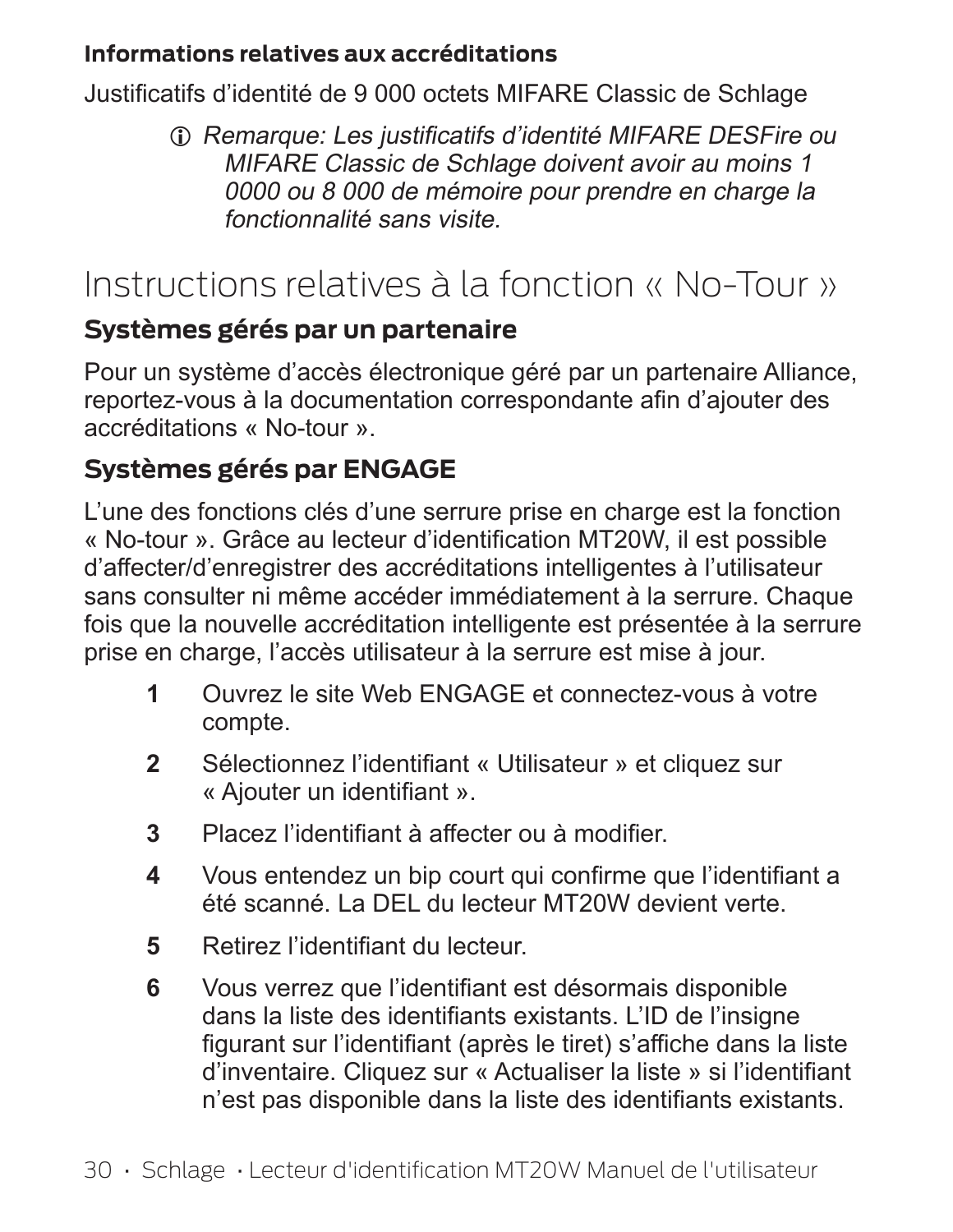#### **Réinitialisation aux paramètres par défaut de l'usine**

- **7** Mettez en surbrillance l'identifiant dans la liste des identifiants existants et cliquez sur « Enregistrer ». L'identifiant se trouve maintenant dans la liste des identifiants de l'utilisateur.
- **8** Apportez les changements nécessaires à l'accès dans l'application Internet ENGAGE.
- **9** Cliquez sur « Mettre à jour » à côté de l'identifiant. FolSuivez les instructions à l'écran.
- **10** L'utilisateur peut alors présenter l'identifiant aux serrures prises en charge pour effectuer la mise à jour.

Consultez le guide d'utilisation ENGAGE pour obtenir des instructions complètes.

# Réinitialisation aux paramètres par défaut de l'usine

Pour réinitialiser par défaut le lecteur MT20W, déconnectez le câble USB et reconnectez-le. Après que le lecteur ait émis trois bips, présentez une carte « MT20W Réinitialisation aux paramètres par défaut de l'usine » (CE-000-040).

# Dépannage

| Problème                                                                                                     | Cause possible                                          | Solution                                                                                                         |
|--------------------------------------------------------------------------------------------------------------|---------------------------------------------------------|------------------------------------------------------------------------------------------------------------------|
| Aucun bip n'est<br>émis et aucun<br>clignotement<br>ne se produit<br>lorsque vous<br>présentez une<br>carte. | Le câble n'est pas<br>connecté au port USB<br>alimenté. | Assurez-vous que le câble USB<br>est connecté à un adaptateur USB<br>alimenté ou au port USB d'un<br>ordinateur. |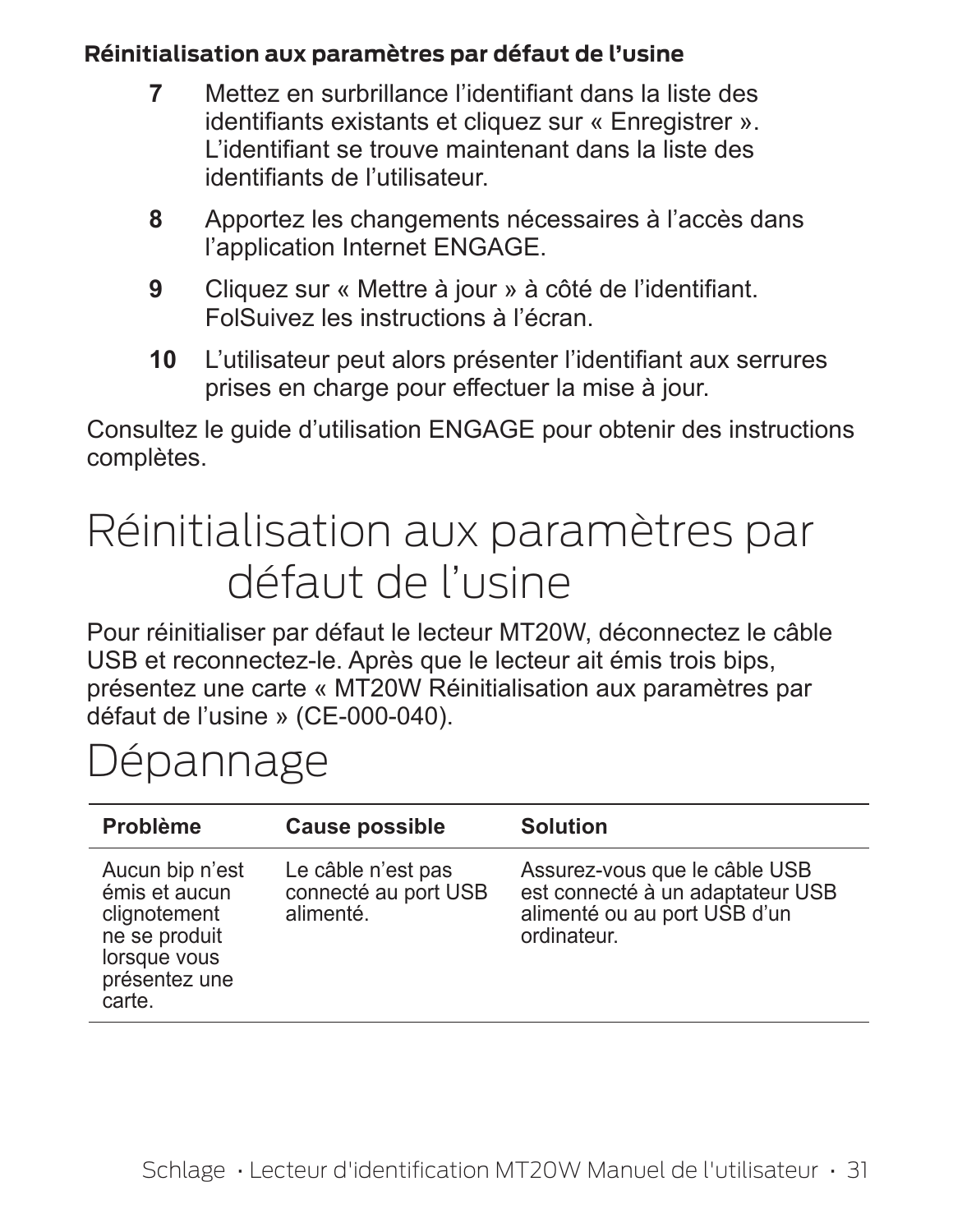| Problème                                                                                              | <b>Cause possible</b>                                                  | <b>Solution</b>                                                                                                                                                                                            |  |
|-------------------------------------------------------------------------------------------------------|------------------------------------------------------------------------|------------------------------------------------------------------------------------------------------------------------------------------------------------------------------------------------------------|--|
| Le clignotement<br>bleu rapide<br>est suivi d'un                                                      | Le Wi-Fi n'est pas<br>connecté.                                        | Vérifiez les réglages Wi-Fi avec<br>l'application mobile ENGAGE.                                                                                                                                           |  |
| indicateur rouge<br>fixe.                                                                             | Problèmes relatifs au<br>point d'accès Wi-Fi.                          | Assurez-vous de pouvoir vous<br>connecter au point d'accès d'un<br>autre dispositif avec le même<br>réglage et présentez à nouveau<br>la carte. Tentez de rapprocher le<br>lecteur MT20W du point d'accès. |  |
| Connexion<br>impossible avec<br>l'application<br>mobile<br>ENGAGE.                                    | Le dispositif est retiré<br>du compte.                                 | Rétablissez les paramètres d'usine.<br>Voir Rétablissement des paramètres<br>d'usine, page 33.                                                                                                             |  |
| Les 3 bips n'ont<br>pas été émis<br>lors de l'écriture                                                | La carte a été retirée<br>avant l'écriture des<br>données.             | Laissez la carte sur le lecteur<br>jusqu'à l'émission des 3 bips.                                                                                                                                          |  |
| des données de<br>la carte.                                                                           | Le Wi-Fi ou l'USB<br>n'est pas connecté.                               | Assurez-vous que l'indicateur est<br>bleu. Sinon, si vous êtes connecté<br>par USB, lancez l'application<br>de bureau et vérifiez les étapes<br>de dépannage du problème de<br>connexion Wi-Fi.            |  |
| Rouge fixe                                                                                            | L'application de<br>bureau ENGAGE<br>n'est pas lancée ou<br>connectée. | Lancez l'application de bureau<br>ENGAGE.                                                                                                                                                                  |  |
| 2 clignotements<br>rouges passant<br>à l'état solide<br>rouge avec deux<br>signaux sonores<br>courts. | Échec de la connexion<br>au serveur hôte.                              | Vérifiez l'adresse hôte dans les<br>paramètres du lecteur MT20W<br>au sein de l'application mobile<br>ENGAGE.                                                                                              |  |
| 1 clignotement<br>rouge passant<br>à l'état solide<br>rouge avec un<br>signal sonore<br>court.        | Échec de la connexion<br>au Wi-Fi.                                     | Vérifiez les paramètres du réseau<br>Wi-Fi au sein de l'application mobile<br>ENGAGE.                                                                                                                      |  |

### **Dépannage**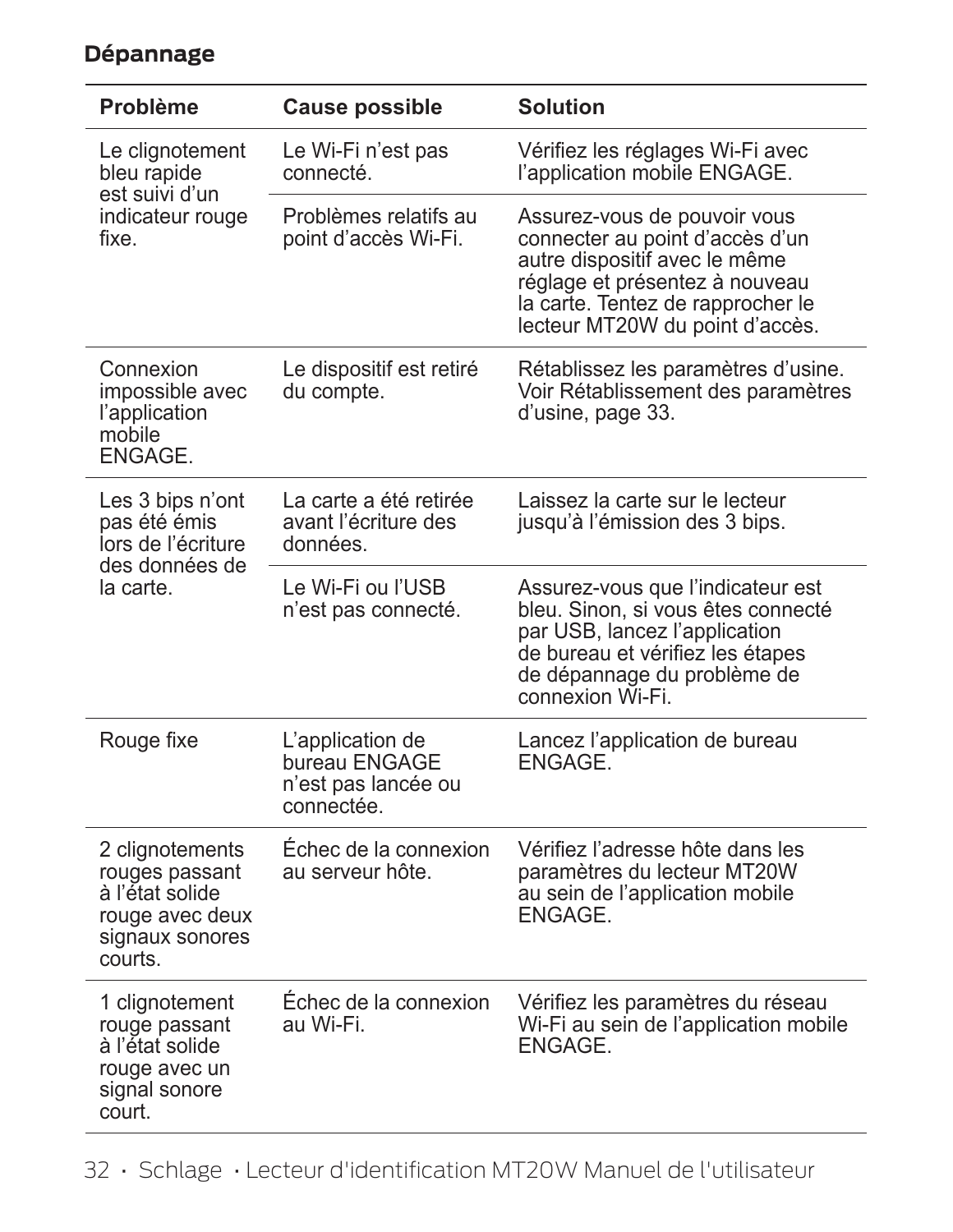#### **Codes d'erreur**

# Codes d'erreur

| Numéro<br>d'erreur | Erreur                                                      | Affichage<br>d'erreur                                                                                                          | Description de l'erreur                                                                                                                                                                                                                                                                                                                                                                   |
|--------------------|-------------------------------------------------------------|--------------------------------------------------------------------------------------------------------------------------------|-------------------------------------------------------------------------------------------------------------------------------------------------------------------------------------------------------------------------------------------------------------------------------------------------------------------------------------------------------------------------------------------|
| 401                | USB non mis en<br>service                                   | L'appareil n'est<br>pas mis en<br>service. Veuillez<br>mettre l'appareil<br>en service à l'aide<br>de l'application<br>mobile. | Cette erreur se produit<br>chaque fois que l'appareil<br>n'est pas mis en service<br>et qu'il tente de faire<br>fonctionner MT20W.<br>Essayez de passer en<br>mode Wi-Fi, cliquez sur<br>Enregistrer, puis revenez<br>en mode USB, appuyez sur<br>Enregistrer. Assurez-vous<br>également que vous êtes<br>connecté au bon compte<br>à la fois sur MAPP et sur<br>l'application de bureau. |
| 402                | Échec de lecture<br>de la carte USB                         | Échec de lecture.<br>Présentez de<br>nouveau la carte.                                                                         | Échec de lecture de la carte<br>générique, comme retirer la<br>carte trop tôt.                                                                                                                                                                                                                                                                                                            |
| 406                | Échec de la<br>mise à jour de<br>l'horodatage<br><b>USB</b> | Erreur de mise<br>à jour. Veuillez<br>réessayer.                                                                               | Échec de la mise à jour<br>de la dernière heure de<br>connexion.                                                                                                                                                                                                                                                                                                                          |
| 407                | Mauvaise<br>requête d'état<br><b>HTTP USB</b>               | Requête<br>incorrecte<br><b>HTTP. Veuillez</b><br>réessayer.                                                                   | Cela se produira si les<br>secteurs sont pleins sur la<br>carte                                                                                                                                                                                                                                                                                                                           |
| 409                | État HTTP USB<br>introuvable                                | URL introuvable.<br>Veuillez<br>réessayer.                                                                                     | L'URL est introuvable.                                                                                                                                                                                                                                                                                                                                                                    |
| 410                | Identifiant d'état<br>HTTP USB non<br>associé               | Identifiant non<br>attribué. Attribuez<br>et réessayez.                                                                        | Identifiants présents dans<br>la liste, mais non affectés<br>à un verrou. Assurez-vous<br>que l'appareil est mis à jour<br>avec le micrologiciel le plus<br>récent.                                                                                                                                                                                                                       |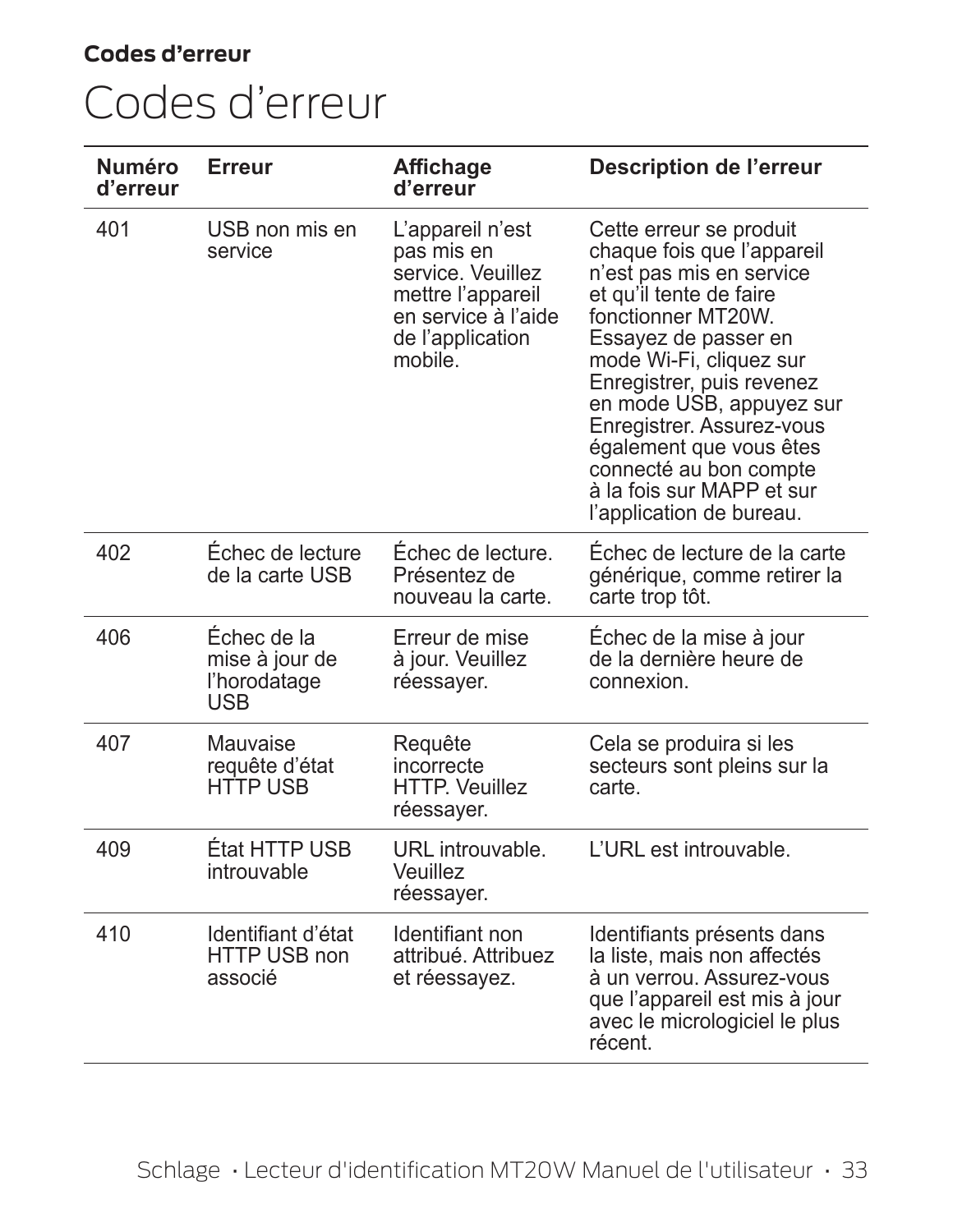| Numéro<br>d'erreur | Erreur                                                             | Affichage<br>d'erreur                                                                            | Description de l'erreur                                                                                           |
|--------------------|--------------------------------------------------------------------|--------------------------------------------------------------------------------------------------|-------------------------------------------------------------------------------------------------------------------|
| 415                | Données USB<br>no-tour invalides<br>reçues                         | Données no-<br>tour invalides<br>reçues. Veuillez<br>réessayer.                                  | Chaque fois que la longueur<br>du contenu est nulle et que<br>la réponse HTTP 200 est<br>recue.                   |
| 416                | Échec d'écriture<br>no-tour USB                                    | Échec de<br>l'écriture, Veuillez<br>réessayer.                                                   | Erreur générique pour échec<br>d'écriture no-tour.                                                                |
| 417                | Échec de<br>l'authentification<br>d'écriture no-tour<br><b>USB</b> | Échec de<br>l'authentification<br>du secteur.<br>Veuillez<br>réessayer.                          | Échec de l'authentification<br>du secteur no-tour.                                                                |
| 418                | Échec d'écriture<br>de données no-<br>tour USB                     | Échec de<br>l'écriture du<br>secteur. Veuillez<br>réessayer.                                     | Échec d'écriture des<br>données du secteur no-tour.                                                               |
| 428                | Aucune<br>connexion<br>Internet                                    | Aucune connexion<br>Internet. Veuillez<br>réessayer.                                             | Aucune connexion Internet                                                                                         |
| 429                | Erreur est<br>survenue                                             | Erreur est<br>survenue. Veuillez<br>redémarrer<br>l'application et<br>reconnectez le<br>lecteur. | Le lecteur de carte est<br>perturbé. L'écriture de<br>l'appareil a échoué à partir<br>de l'application de bureau. |
| 430                | Données<br>invalides                                               | Données non<br>valides reçues du<br>lecteur. Veuillez<br>réessayer.                              | Les données JSON reçues<br>du lecteur de carte ne sont<br>pas valides.                                            |

#### **Codes d'erreur**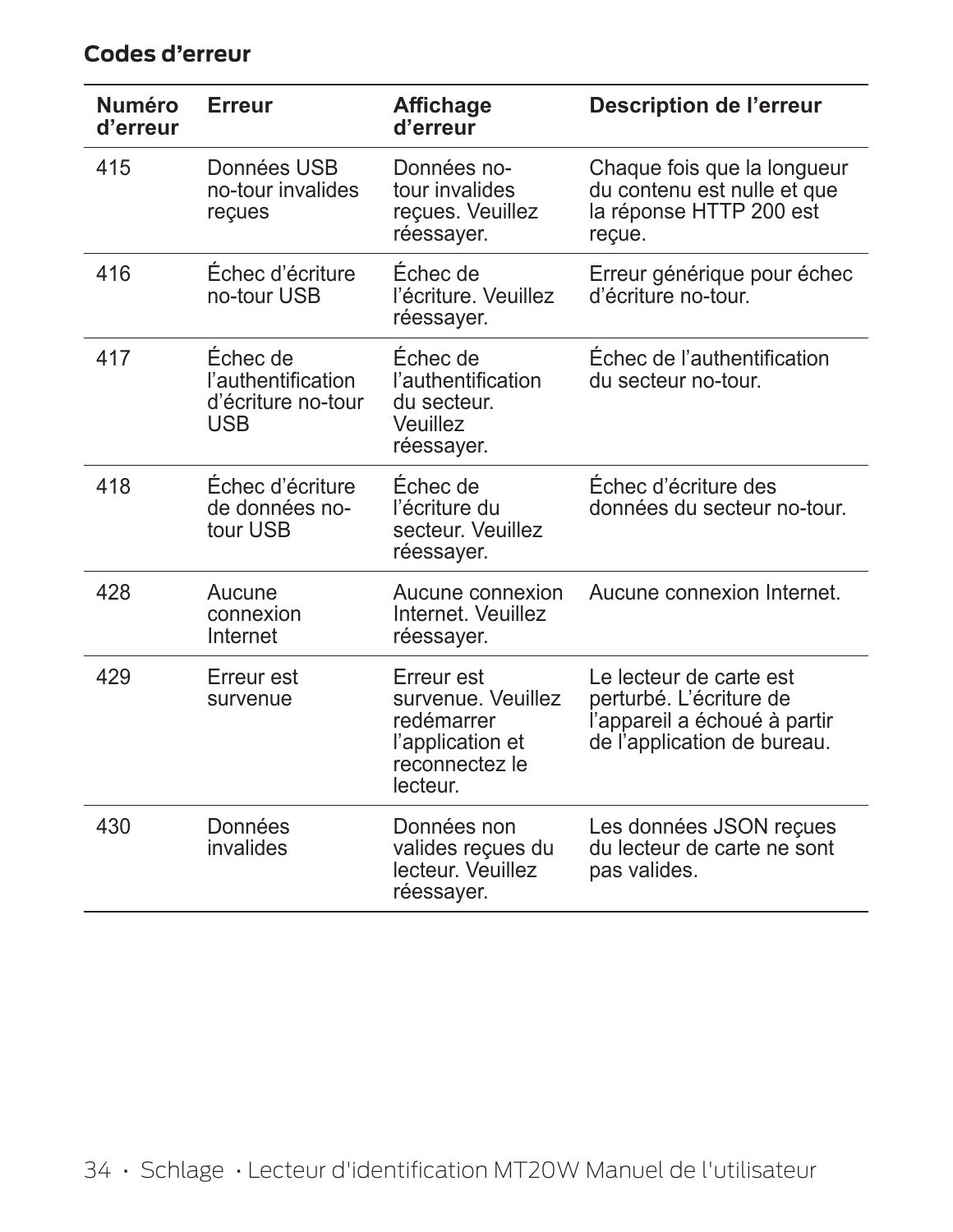Ce dispositif est conforme à la section 15 des règlements de la CFC. Son fonctionnement est assujetti aux deux conditions suivantes : (1) Ce dispositif ne doit pas émettre d'interférences nuisibles, et (2) ce dispositif doit accepter toutes les interférences reçues incluant celles pouvant nuire au fonctionnement.

#### **Déclaration de la CFC, section 15.21**

Les changements ou modifications du présent dispositif non approuvés expressément par Allegion Corporation peuvent annuler le droit pour l'utilisateur d'utiliser ce dispositif.

#### **Déclaration de la CFC, section 15.105**

Cet appareil a été examiné et jugé conforme aux limites fixées pour un dispositif numérique de classe B, en vertu de la Section 15 des Règles de la FCC. Ces limites sont établies en vue de fournir une protection raisonnable contre tout brouillage nocif lors de l'utilisation de l'appareil dans un environnement commercial. Cet appareil entraîne des usages et peut émettre des radiofréquences et, s'il n'est pas installé et utilisé selon les instructions, peut causer des interférences nuisibles à la radiocommunication. Le fonctionnement de cet appareil en zone résidentielle risque de causer des interférences nocives. Dans ce cas, l'utilisateur devra remédier à ces interférences à ses propres frais.

#### **Déclaration d'Industrie Canada**

Le présent appareil est conforme aux CNR d'Industrie Canada applicables aux appareils radio exempts de licence. L'exploitation est autorisée aux deux conditions suivantes : (1) l'appareil ne doit pas produire de brouillage, et (2) l'utilisateur de l'appareil doit accepter tout brouillage radioélectrique subi, même si le brouillage est susceptible d'en compromettre le fonctionnement.

#### © 2020 Allegion – TOUS DROITS RÉSERVÉS

Numéro de référence du document : 47250448 – Révision E – 04/20

Windows est une marque commerciale de Microsoft Corporation.

Les marques commerciales utilisées dans ce manuel appartiennent à leurs propriétaires. L'utilisation de ces marques commerciales dans ce manuel ne doit pas être considérée comme une infraction ou comme affectant la validité de l'une de ces marques commerciales.

Allegion se réserve le droit de modifier, sans préavis, la disponibilité ou les spécifications du produit.

Aucune partie de cette publication, sous quelque forme que ce soit, ne pourra être reproduite sans l'accord explicite écrit d'Allegion.

Contient identifications IC: 6514A-RN171; 5123A-BGBLE112 Contient identifications CFC: T9J-RN171; QOQBLE112

# Service à la clientèle

U.S.A.: 800-847-1864, option 3 us.allegion.com

# Révision

Consultez **us.allegion.com** pour obtenir les dernières révisions du produit.